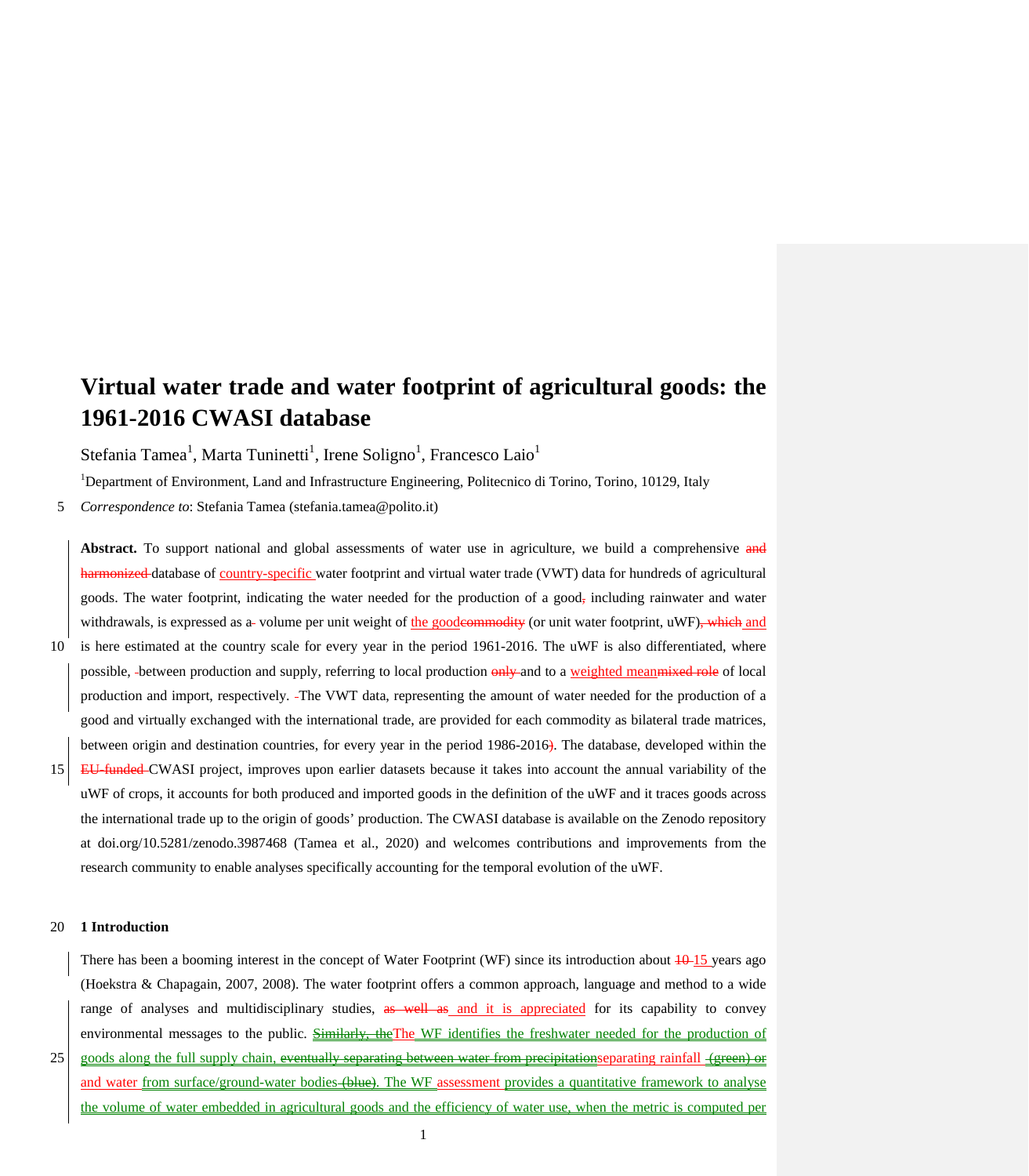unit weight of each the good (hereafter referred to as the unit water footprint, or uWF). The term *unit water footprint* is here introduced to unify the current terminology which includes "water footprint", used indifferently for volumes and 30 for volumes per unit weight, "crop water footprint" which excludes livestock products, or "virtual water content" mainly used within the context of trade (see for e.g., Hoekstra et al., 2011; Konar et al., 2011; Dalin et al., 2012; Tuninetti et al., 2015). Also the concept of virtual water, originally proposed by J. A. Allan (1998) and from which the WF originated, is has been growing in popularity among both the scientific community and the general public. Virtual water is the volume of water needed to produce a certain good that is virtually traded as a factor of production when the 35 good is exchanged among countries. Such virtual flow defines the international virtual water trade (VWT) and represents a metric that is suitable to analyse environmental and multidisciplinary aspects related to the global trade of agricultural goods, to the water management and to the agricultural policy. Similarly, the WF identifies the freshwater of goods along the full supply chain, eventually separating between water from precipitation (green) or from surface/ground-water bodies (blue). The WF provides a quantitative framework to analyse the volume  $40$  of water embedded in agricultural goods and the efficiency of water use, when the metric is computed per unit weight of each good (hereafter referred to as the unit water footprint, or uWF). The term *unit water footprint* is here introduced to unify the current terminology which includes "water footprint", used indifferently for volumes and for volumes per unit weight, "crop water footprint" which excludes livestock products, or "virtual water content" mainly used within the context of trade (see for e.g., Hoekstra et al., 2011; Konar et al., 2011; Dalin et al., 2012; Tuninetti et al., 2015).

45

Assessment of WF and VWT requires a relatively large amount of data, combining including production and trade data (in tonnes) and unit water footprint data (in cubic meters per tonne). As for uWF data, theThe first remarkable effort sharing has been madedatabase of uWF data has been prepared and shared by the Water Footprint Network, which published a large open-access dataset of uWF for several primary and processed agricultural goods, having crop 50 and animal origin (Mekonnen & Hoekstra, 2010a, 2010b). This database, named WaterStat, includes average values over the period 1996-2005 and has been the basis of the water footprint assessment as **proposed**presented, e.g., in Hoekstra et al. (2011). Other uWF datasets exist, which are based on spatially distributed models coupling the soil water balance with vegetation growth (see, e.g., Tuninetti et al., 2015, and references therein); such databases mostly refer to a single year or a period or to long-term simulations averages. Other datasets, referring to blue water or to scarcity-55 weighted indicators, are also available within from the literature related to the Life Cycle Assessment (e.g., Pfister et al., 2011; Pfister et al., 2016). The temporal variability of uWF has been seldom considered. Few examples include water scarcity indexes (e.g., Pfister & Bayer, 2014), or annual time series of uWF in the EORA database, based on

2

assumptions about the economic growth of different production sectors (Lenzen et al., 2013). Recently, Tuninetti et al.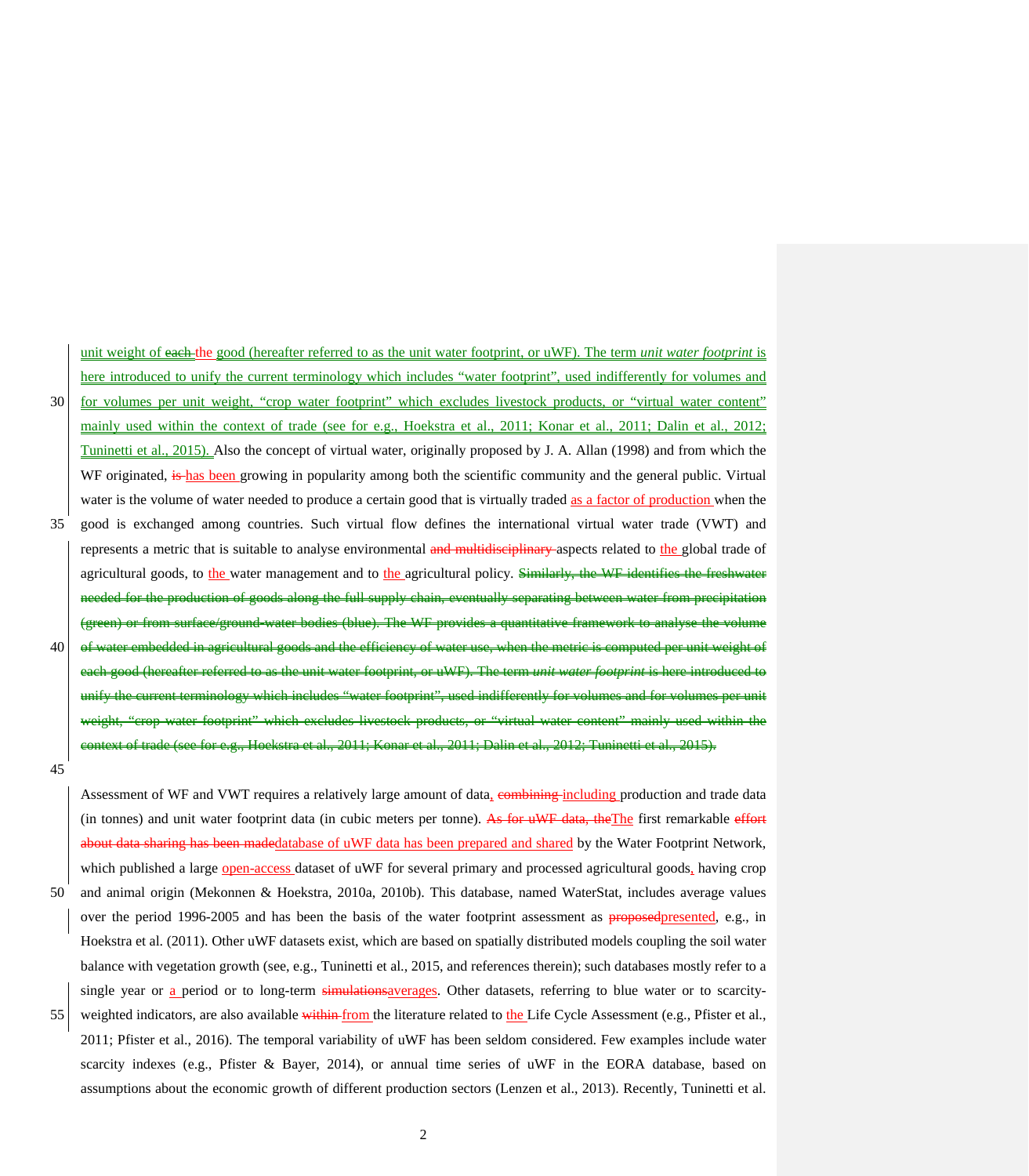(2017) proposed a Fast-Track methodology to estimate annual adapt crop-based uWF valuesdata from WaterStat 60 usingthrough agricultural yield data.

Focusing on iInternational trade statistics of agricultural goods are organized and shared by, e.g., <del>, physical trade flow</del> example by the Food and Agriculture Organization (FAOSTAT) or directly byand the United Nations (UN-COMTRADE). Early publications by the Water Footprint Network (e.g., Hoekstra & Chapagain,

- 65 2011) are based on the combination of such trade databases and WaterStat to produce WF assessments. Another relevant framework for tTrade data are also organized and shared asare Input-Output tables, tracing supply chains across sectors and countries, whose worldwide dimension is captured by global multi-regional input-output tables (MRIO) (see Tukker & Dietzenbacher, 2013, for a review). In such a framework, some MRIO databases offer specific water-related extensions, quantifying water volumes associated to international trade (e.g., Geschke & Hadjikakou,
- 70 2017). Two relevant examples are the EORA database (Lenzen et al., 2013) and EXIOBASE (Stadler et al, 2108), both including a water assessment distinguishing between green and blue water and including the temporal variability, although product categories and geographical regions are more aggregated than in the present study. Supply chains and trade of specific products, with their impact on the local environment and the water resources are also the objectives of the TRASE project developed by the Stockholm Environment Institute and the Global Canopy Programme (SEI, 2019).
- 75 Such project focuses on a limited set of products, although accurately investigating their supply chain and environmental effects.

attempt to classify different methods–Methodologies for VWT and WF assessment, can be classified in two approaches can be identified: the bottom-up and the top-down approach. The *bottom-up* approach refers to a process-80 based analysis, with a detailed description of production processes and associated water volumes. Within such approach, the uWF of each good is multiplied by the (produced or traded) quantity of such good and resulting water volumes are then summed across goods. WaterStat is the main example of a bottom-up approach The *top-down* approach aims at tracing full supply chains throughout economic sectors and different countries. Input–output analyses, frequently used in Economics for environmental assessments, belong to this approach (Duarte & Yang, 2011). Bottom-

- 85 up approaches do not consider the entire supply chain of goods and can be affected by truncation errors when used to assess the water footprint of final consumption (Feng et al., 2011). At the same time, bottom-up techniques can offer high commodity resolution enabling, for example, to differentiate considering the water associated to the production of a large variety of single (agricultural) products. A major problem affecting bottom-up approaches is the identification of the geographic origin of produced goods (Hubacek & Feng, 2016). In many cases, product re-export disconnects
- 90 producing and consuming countries, now allowing a correct identification of dependencies and externalities. In the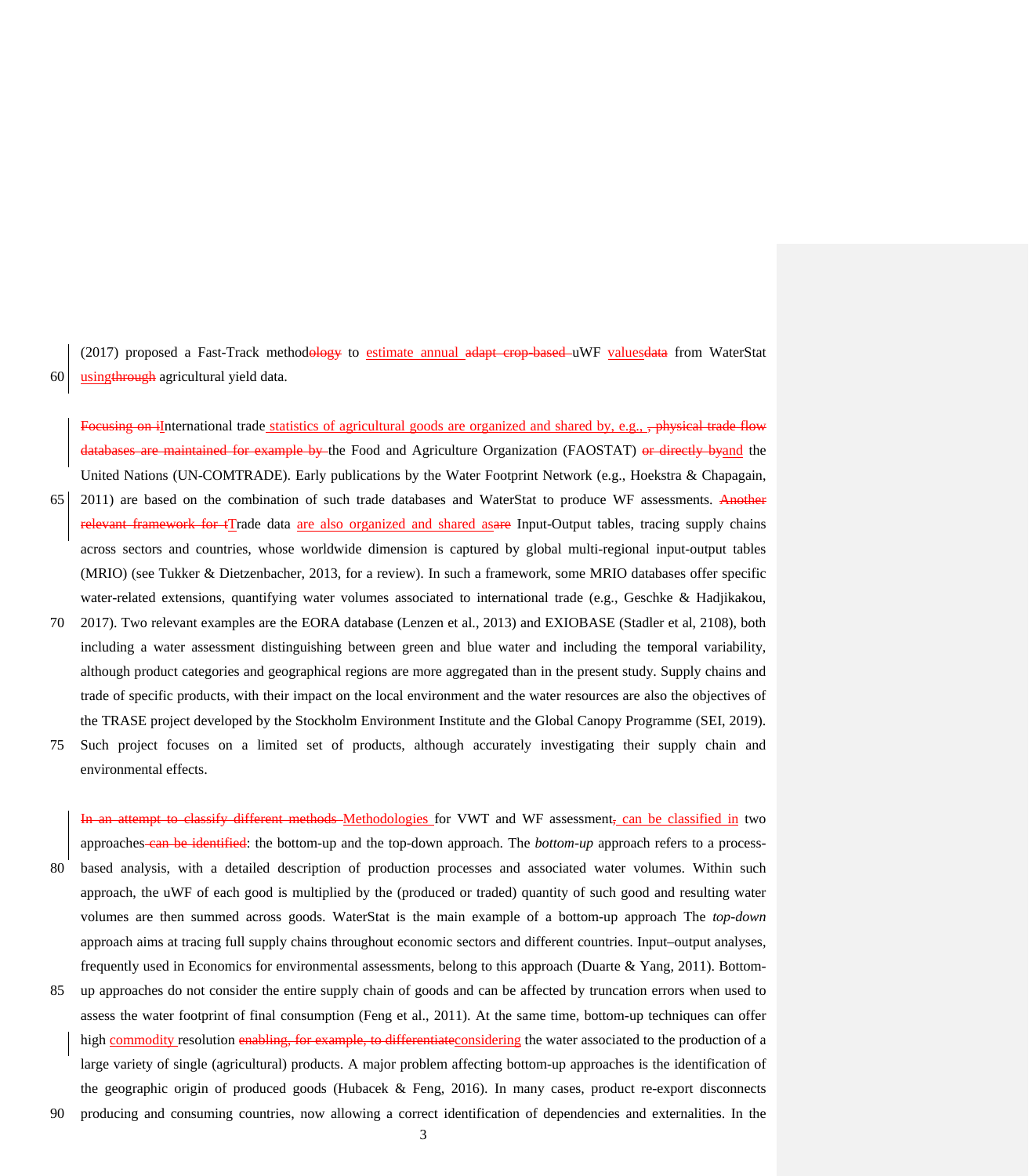present work, we improve the traditional bottom-up approach by identifying the origin of produced goods and reconstructing the supply chain of agricultural goods, implementing the method proposed in Kastner et al (2011). With such improvement, the VWT quantified in this study the present database aims both at best estimating the water embodied in bilateral trade and at providing accurate estimates of the total virtual water embedded in final consumption 95 (Feng et al., 2011; Lenzen et al., 2013).

In this publication, we present an open-access database of virtual water trade, including the annual trade matrices (years 1986-2016) and the annual virtual water export (years 1961-2016) associated to a large number of agricultural products, as well as their unit water footprint in all countries (years 1961-2016), referring to the sum of green water (originated 100 from rainfall) and blue water (originated from surface- and ground-water bodies). Starting from the uWF dataset in Mekonnen & Hoekstra (2010a, 2010b), we extend it to consider-provide annual statistics the temporal variability of uWF. Improvements also include the differentiation between the production-side and supply-side of uWF. The new time-varying uWF are applied to the FAO datasets of agricultural production and trade. <del>, of country export, and to the</del> **Example 3** and the unit of the matrices, generating The results of this analysis constitute the CWASI database.

105

virtual water trade.

The database addresses several needs: (i) the need for a comprehensive and harmonized database of -uWF, WF and VWT, (ii) the need to adopt- unit water footprints that vary in time, as recently pointed out by D'Odorico et al. (2019), (iii) the need to disentangle the production-side and the supply-side uWF to coherently assess the WF of production and consumption, (iv) the need for ready-to-use detailed trade matrices, accurately tracing goods' trade and origin, suitable 110 for network analyses. The uWF dataset may also be useful for other methodologies of WF and VWT assessments, such as those based on input-output matrices or the one proposed in the ISO standardization (ISO, 2014).

The present database has been developed within the EU-funded CWASI project "Coping with WAter Scarcity In a globalized world" and it is shared through an online open-access repository (Tamea et al., 2020). In a relatively recent

- 115 overview of the field, the research lines that originated from the concept of WF were identified (Hoekstra, 2017). These are  $\leftrightarrow$  the role of trade and globalization in goods production and consumption and how they affect local water issues,  $\frac{1}{11}$  the comparison of water requirements with water availability and renewability,  $\frac{1}{11}$  and the supply-chain approach applied to water management<del>, and (iv) the combination of green, blue and grey indicators in a single framework</del>. With the CWASI database- we aim at contributing to these research lines and provide all researchers with an up-to-date and 120 ready-to-use starting point for their research. The database will welcome additions and external contributions that may possibly become available in the future and will represent an open and shared source of data on water footprint and
	- 4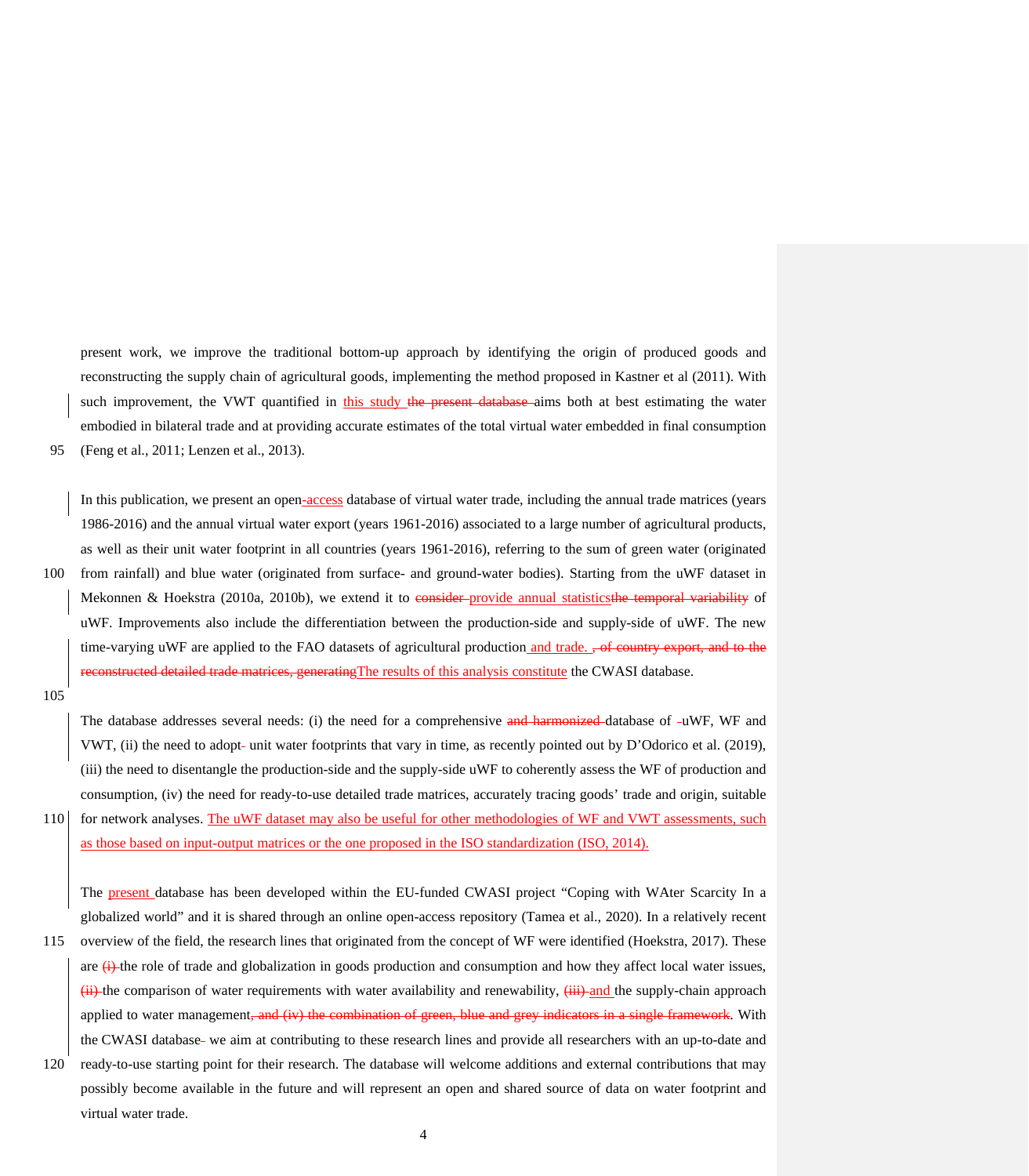## **2 Data and preliminary arrangements**

From the database of the Food and Agricultural Organization of the United Nations (FAOSTAT, 2018), we collected 31 125 years (1986-2016) of trade data of agricultural goods, including crop-based and animal-based commodities. Data

originate from national accountings and are available as records containing with the following information: reporting country (with FAO code), type of trade (import or export), partner country reported within the trade record (with FAO code), year, commodity (with FAO code), unit of measure, quantity.

From FAOSTAT (2018), we also collected 56 years of data on country export (1961–2016), regardless of the 130 destination, and of agricultural production data, having this information: producing/exporting country (with FAO code), year, commodity (with FAO code), unit of measure, quantity.

From FAOSTAT (2018), data of agricultural yield and harvested area have also been collected per each considered crop, country and year in the period 1961-2016. The  $\text{FRe}$  Feference unit water footprint values for every commodity and country, averaged over the period 1996-2005, are taken from WaterStat (Mekonnen & Hoekstra, 2010a, 2010b), as well 135 as the product fraction and the value fraction needed for the computation of the uWF of processed crops.

#### **2.1 Commodities**

Production and trade data collected from FAOSTAT (2018) include crops, processed crops, livestock primary, livestock processed and live animals. The commodities currently included in the CWASI database are 357 and are have been identified as those whose FAO code or item name or description could be associated to a WaterStat database entry 140 (commodities are listed in Table SI.1). The number of cCommodities includes all products in the "Crop" production statistics of FAO, many processed crops with the exception of feed products (such as bran and cake); ), animals and animal-based products are included for most relevant species although not for others (such as camels, rodents, ecc.). Among all commodities, some are consideredappear in both trade and production data, some appear only in trade and

some other appear only in production. The primary cause in the difference of total commodities considered in

145 production and trade is that pProduction data are only available for primary goods and for few processed goods, while trade includes primary and a larger set of processed goods. For example, the flour of wheat or the bread are only available as trade data because production data only show include the primary commodity (wheat). Conversely, yams or sugar cane are only available as production data because their trade is not recorded in the FAO statistics, possibly because they are not internationally exchanged as raw product. The number of commodities, differentiated between 150 **production and trade** Commodities have been subdivided into 9 categories whose numbers of produced and traded

commodities<del>, and it is</del> are specified in Figure 1. The FAOSTAT database provides for each commodity and year the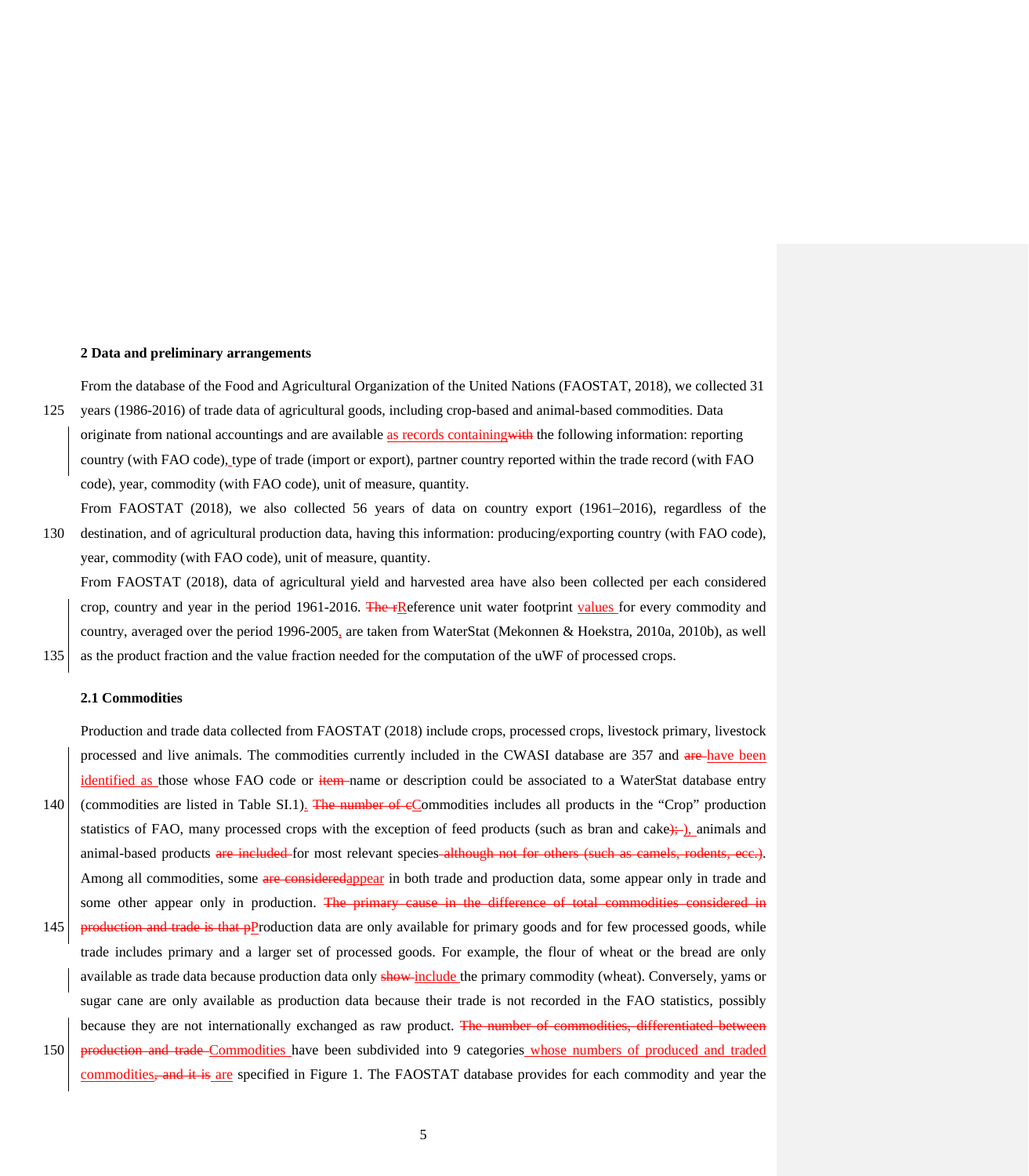amounts of goods produced (or traded) in any given country (or pair of countries) expressed in tons or heads, depending on the type of product.

#### **2.2 Countries**

- 155 The analysis includesdatabase considers all geographical/political/economical entities reporting (or reported for) at least one product and one year, either in the trade or the production data. From 1961 to 2016, agricultural goods were produced and traded among 255 entities having a temporary or permanent activity (the full list is reported in Table SI.2). Not all the 255 countries were active along the whole considered period, as they underwent politicaladministrative changes. Examples include is the collapse of the USSR, the separation of Eritrea from Ethiopia, or the
- 160 splitting of Belgium and Luxembourg, which were considered a single entity until year 2000. Despite being inactive, a country may be reported by partners as importing or exporting goods. Values reported for a country outside its range of active years are associated to the corresponding larger active country (e.g., a trade reported towards USSR in 1992 is associated to the Russian Federation). China has been considered as the aggregation of the following non-overlapping FAO entries: "China, Mainland", "China, Hong Kong SAR", "China, Macao SAR", "China, Taiwan Province of". 165 There are also few entries of unclear allocation (Neutral Zone, Unspecified): they are listed but values are not
- considered. The set of associations is detailed in Table SI.3 The period of activity of each country is listed in the Supplementary Information, together with the associations adopted during country inactivity.

## **2.3 Trade matrices**

The detailed trade data provided by FAOSTAT include the international trade records reported by each country. 170 Reporting countries across the years are 184, whereas the remaining ones (up to 255) are only reported by others. There is a total of 9 million records (i.e., trade flows per country pairs, per item commodity and per year, for the commodities included in the CWASI dataset) and the number of records reported by each country is detailed in Figure 2. These records are used to reconstruct the trade matrix  $\vec{M}$  for each commodity them and year, having dimensions 255 x 255 and carrying the exporting countries on the rows and the importing countries on the columns. The matrix element  $M(i, j)$ 

175 thus identifies the trade flow from country *i* to country *j*, which is clearly different than the flow from country *j* to country *i*, i.e.  $M(i, j) \neq M(j, i)$ . Sub-national trade is not considered in these matrices and the terms on the diagonals are zeros.

A major problem arising in the construction of the trade matrices is that the same trade flow can be reported twice in the FAOSTAT database, once by the exporting country and once by the importing country. When a trade flow is reported

180 by only one of the two countries, the reported flow is considered inused to construct the matrix (single record); this is the case for 40% records in the database. All other records are "double" (reported twice) and require a comparison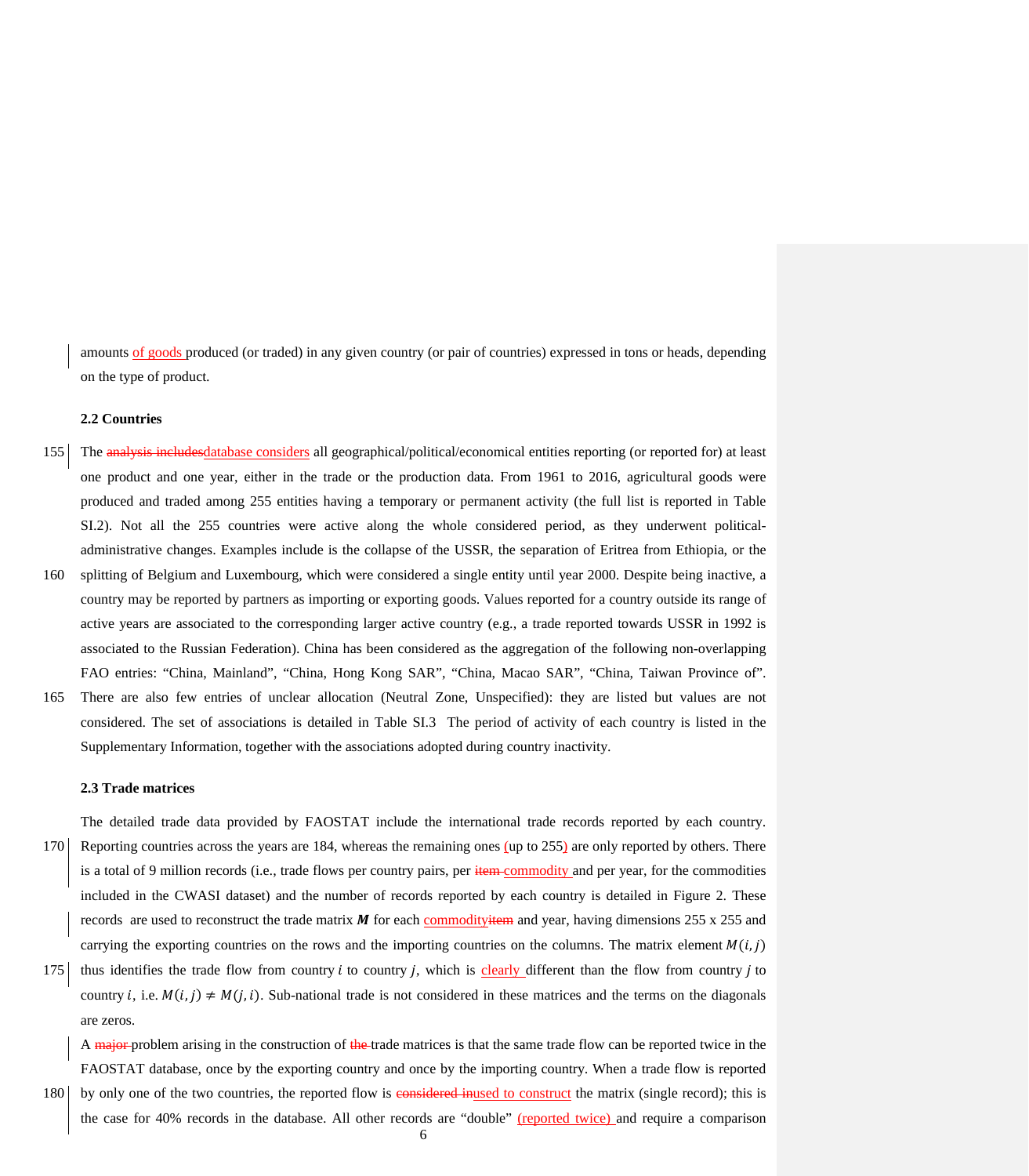between the declarations of the exporting and the importing countries, which are generally quiteusually different, with and show a mean (absolute) relative difference, across all items, countries and years, of 61%.

The choice of a value from two double records is called "reconciliation" and it is required for 42% of the non-null flows 185 in the final trade matrices. The the method here adopted method is based on the identification of the most reliable reporting country, among the two involved in each flow, and the use of the flow being reported by it. it reports. The reliability of countries is measured per commodityitem and per year with a data-based approach- detailed in the followingbelow and adapted from Gehlhar (1996).

## *Country reliability*

190 For each product,  $p$ , and year,  $t$ , two trade matrices are built, one matrix collecting all "Importer-Reported" flows and the other matrix collecting the "Exporter-Reported" flows. The matrices have the same structure and dimensions, with the exporter countries on the rows and the importing countries on the columns. Then a reliability index is calculated for each country,  $c$ , differentiating between import and export.

First, an accuracy measure (A) is defined for every flux, from country i to country i, as

195 
$$
A(i,j) = \frac{|IR(i,j)-ER(i,j)|}{max\{IR(i,j),ER(i,j)\}},
$$
 (1)

with  $IR(i, j)$  being the importer-reported trade flux and  $ER(i, j)$  being the exporter-reported flux. The measure is modified from Gehlhar (1996) to maintain the conceptual symmetry between import and export. The smaller is the measure and the more similar is the information reported by the importing and exporting country.

Then, the reliability of each country is measured, separately for import and export, based on the comparison between  $200$  the flows reported by the country and by its trade partners. For every country,  $c$ , the reliability index for imports,  $RI_{imp}(c)$ , and for exports,  $RI_{exp}(c)$ , are defined as follows:

$$
RI_{imp}(c) = \frac{\sum_{j}^{acc} IR(j,c)}{\sum_{j}^{all} IR(j,c)-IR(w,c)}, \quad RI_{exp}(c) = \frac{\sum_{i}^{acc} ER(c,i)}{\sum_{i}^{all} ER(c,i)-ER(c,w)}.
$$
 (2)

where  $IR(j, c)$  is the flux from country *j* to *c*, as reported by *c* (importer-reported), and  $ER(c, i)$  is the flux from *c* to any country *i*, as reported by *c* (exporter-reported) respectively.  $\Sigma^{all}$  is the sum of all import or export fluxes reported by

205 | c and  $\Sigma^{acc}$  is the sum of acceptable fluxes only, defined as the fluxes whose accuracy A (Eq. (1)) is smaller than an acceptance threshold, set to 20% as in Gehlhar (1996).  $IR(w, c)$  and  $ER(c, w)$  in Equation (2) are, respectively, the import from, and the export to, the worse partner  $w_7$  defined as the ones having the maximum (worse) flow-weighted accuracy measure  $(WA)$  defined, for import and export fluxes, as

$$
WA_{imp}^{c}(j) = A(j,c) \cdot \frac{IR(j,c)}{\Sigma_{j}^{all} IR(j,c)}, \quad WA_{exp}^{c}(i) = A(c,i) \cdot \frac{ER(c,i)}{\Sigma_{i}^{all} ER(c,i)}.
$$
\n(3)

7

**Formattato:** Tipo di carattere: Corsivo **Formattato:** Titolo 2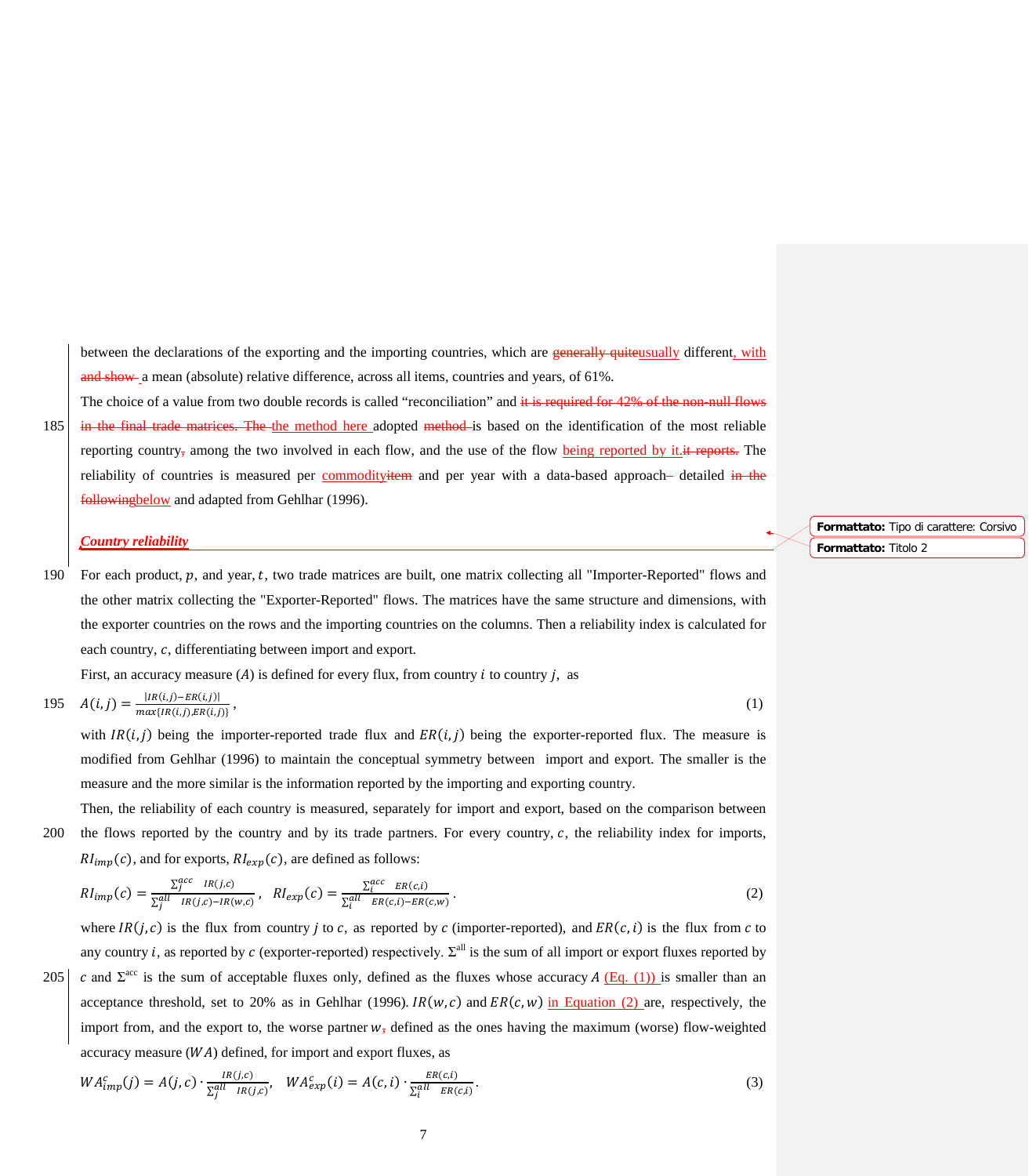210  $A(j, c)$  is the accuracy level of flux  $IR(j, c)$  and  $A(c, i)$  is the accuracy level of flux  $ER(c, i)$ ; the denominators are, respectively, the sum of all imports and all exports reported by country  $c$ .

Reliability indexes are calculated by country, commodity, year and flow direction (import and export). This because the reliability of a country in reporting import and export may be different, the attitude of a country to over-report or underreport may differ by products, e.g. depending on taxation, and the reliability of a country may change in time, e.g.

- 215 according to socio-political factors. The direction- and commodity- averaged  $RI$  of reporting countries are shown in Figure 2 with the darker (lighter) line corresponding to the newest (oldest) values. Countries more involved in trade and reporting more information (to the left) are characterized, on average, by a larger reliability, while countries less involved in trade have lower average reliability, which used to be very low in the past. Current  $RI$  values, instead, are more uniform across countries.
- 220 Having computed all reliability indexes, the "reconciled" trade matrix for each item and year is built, combining importer-reported and exporter-reported data. In fact, eEach matrix element  $M(i, j)$  is taken from the IR or ER matrix if the importing country *i* or the exporting *i* has a **greater**-larger reliability index respectively. Where the reliability indexes are equal, the country having larger acceptable fluxes is chosen.

#### 225 **3 Unit water footprint**

The unit water footprint measures the amount of water required to produce a unit amount of product and it can be expressed as  $m<sup>3</sup>/ton$  or, equivalently, as  $1/\text{kg}$ . The present work considers the sum of green water (originated from rainfall) and blue water (originated from surface- and ground-water bodies). Depending on the type of commodity, different approaches are applied for the computation of the unit water footprint. In the present work we propose a 230 differentiation between the uWF of production (uWFp) and the uWF of supply (uWFs) of primary crops. The uWFp refers to locally-produced crops whose water footprint depends on the crop actual evapotranspiration and crop yield, with values which are here estimated annuallyannual estimates starting from 1961. The uWFp is a suitable indicator to assess the WF of agricultural production. The uWFs, instead, refers to the domestic supply-of primary crops, which relies both on local production and on international trade. Country-scale Ddomestic supply is available forused as 235 human consumption, food manufacturing, feed for livestock and as export towards other countries. The impossibility to track local production and imports into consumption and exports, within each country, makes the uWFs the best indicator to be used in conjunction with consumption and export data. The uWFs of primary crops is computed averaging local production and imports, after having identified *ying* the countries of origin of the goods with thanks to an appropriate procedure applicable from from year 1986.

8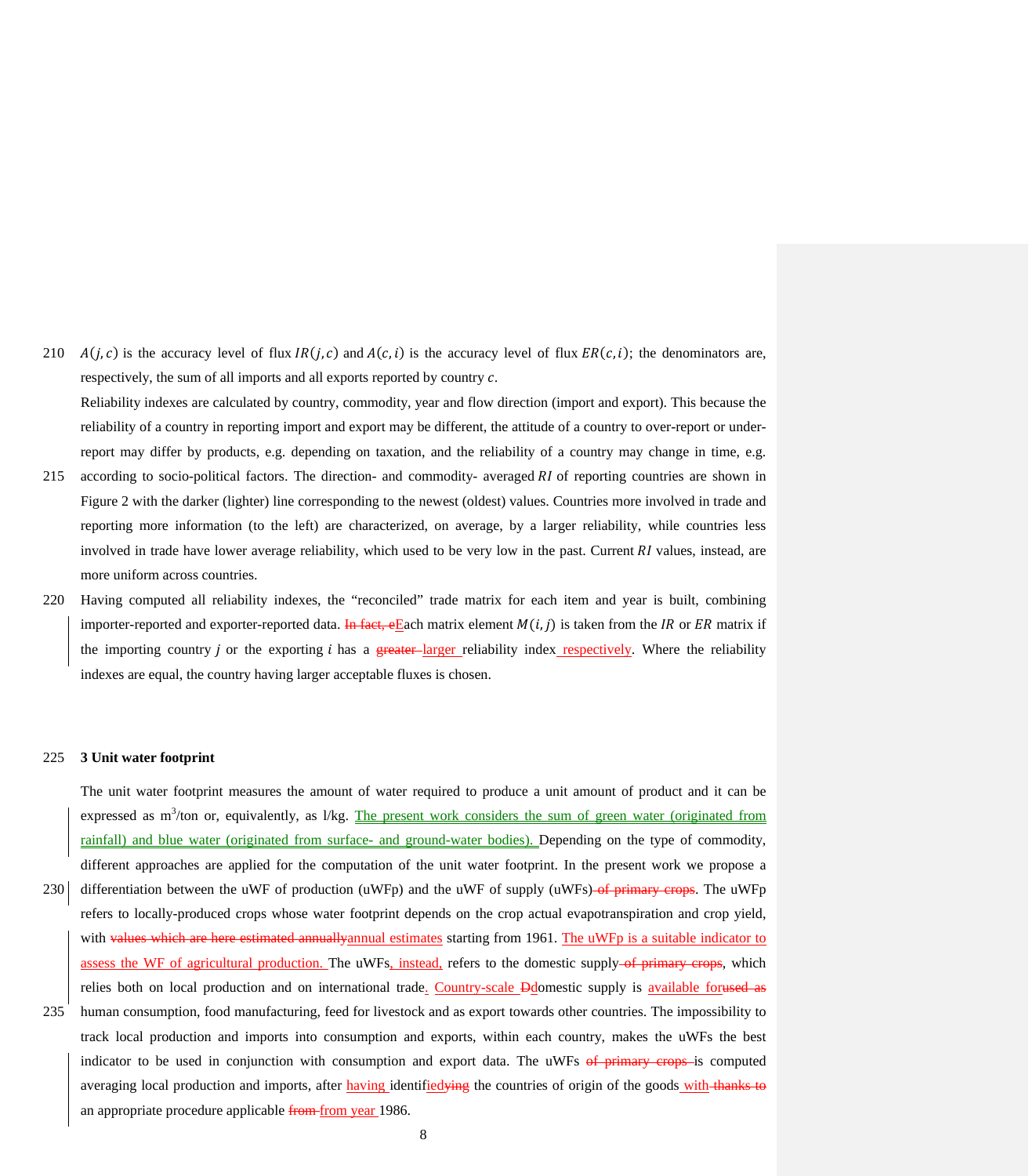240 For primary crops, it has been possible to estimate both the uWFp and the uWFs. Processed crops are produced from a root product which may or may not originate from local production. The absence of systematic FAO data about the production of processed crops prevents the differentiation between the unit water footprint of production and of supply. Therefore, processed crops considered in this study will have a single unit water footprint, depending on country and year, computed applying some conversion factors to from the uWFs of the root product. Finally, animal-based products 245 are here considered only with the WaterStat values, without temporal variability.

#### **3.1 Unit water footprint of locally-produced primary crops in time**

When considering the production of primary crops, the unit water footprint of production, uWFp, is a function of the actual evapotranspiration along the growing period of the crop and the crop actual yield. The present work considers the 250 sum of green water (originated from rainfall) and blue water (originated from surface- and ground-water bodies). Due to

- precipitation, evapotranspiration, and yield fluctuations, the uWFp exhibits significant spatio-temporal variability. We computed the uWFp in a given year by means of the Fast-Track (FT) method, introduced and substantiated inby Tuninetti et al. (2017). This method is based on the use of the WaterStat databaseset (Mekonnen & Hoekstra, 2010a, 2010b) for expressing the spatial variations of evapotranspiration and on a ratio of agricultural yields for expressing 255 **assumes that the temporal variability of the unit water footprint, not detailed in WaterStat.**  $\frac{1}{2}$  is mainly expressed by a ratio of agricultural yields. Yield implicitly expresses many factors, including environmental and climatic conditions, d areas and agricultural practices and its temporal variations dominate over the variability of the water volun wapotranspired) by crop
- 260 According to the Fast-Track method, the unit water footprint of an agricultural product  $p$  produced in country  $c$  in year t, i.e.  $uWFp_{c.p.t}$ , reads:

$$
uW F p_{c,p,t} = \overline{uW F p_{c,p,T}} \cdot \frac{v_{c,p,T}}{v_{c,p,t}},\tag{4}
$$

where  $\overline{uW F p_{c,p,T}}$  is the reference unit water footprint provided by WaterStat (Mekonnen & Hoekstra, 2010a, 2010b) corresponding to an average in the period  $T=1996-2005$ ,  $\overline{Y_{c,p,T}}$  is the average crop yield over the same period T, and 265  $Y_{c, nt}$  is the annual crop yield in a generic year t in the range 1961-2016. The average crop yield is obtained as an average of the annual yields in the years 1996-2005, weighted by the harvested areas across the years in country  $c$ . Equation (4) is best referred to the total (green plus blue) unit water footprint, but it may also be applied separately to the two components of green and blue water.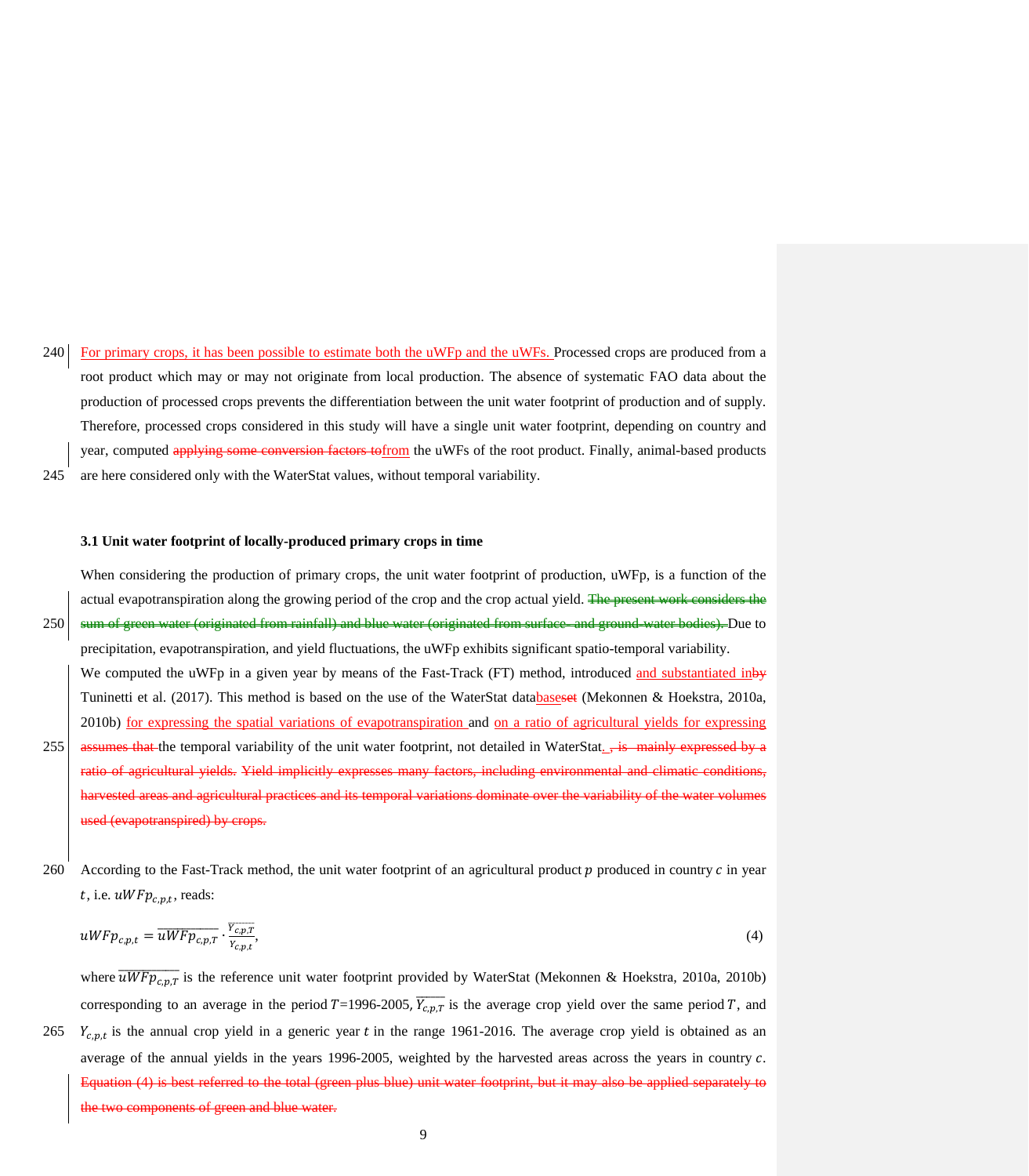- 270 The Fast-Track method keeps implicitly constant the actual evapotranspiration of crops, equal to the average in **period T**-equal to the long-term average used in the WaterStat statistics, but this hypothesis should come at no surprise. On the one hand, yield implicitly expresses many factors, including climatic conditions, water availability, soil fertility and agricultural practices among others, and yield temporal variations dominate over the variability of the water volumes used (evapotranspired) by crops. On the other hand, the uWF is less sensitive to hydro-climatic conditions than 275 actual evapotranspiration, because it is defined as the ratio between evapotranspiration and yield, both reacting with
- equal signs to hydro-climatic fluctuations (see, e.g., Doorenbos et al, 1979). average in the period *T*. In fact, when the Fast-Track estimates of unit water footprint were compared to
- the results of a complete model based on a daily soil water balance fed by year-specific hydro-climatic variables, the errors were within a 10% range (see Tuninetti et al., 2017). The uncertainty introduced in the unit water footprint 280 estimates with the Fast-Track method is <del>This has been shown to introduce an uncertainty around ±10% of the uWFp</del>
- nates for wheat, maize, rice, soybeans, which is lower than the model uncertainty in the water footprint assessment (see Tuninetti et al., 2017). The Fast-Track method, initially applied to 4 crops (wheat, maize, rice and soybeans), has been here extended to a large set of primary products, including cereals, fruits, vegetables, seeds, luxury food and nonedibles. The extension is justified by the fact that similar error ranges are expected in all crops, because water stress 285 affects the evapotranspiration of different crops in a similar way, the only difference being the phases of the growing periods affected by water stress and the crop coefficients describing the water requirements along the growing periods. Water stress is assumed not to affect irrigated crops, implying that actual evapotranspiration matches maximum potentialthe crop maximum evapotranspiration in irrigated conditions. Uncertainty associated to the Fast-Track method has been sparsely checked on some other crops - and the range of errors found in Tuninetti et al. (2017) has been
- 290 confirmed.

#### **3.2 Primary-equivalent trade matrix**

For the correct identification of countries of origin of the crops traded internationally, the reconstruction of a primaryequivalent trade matrix,  $M_{eq}$ , is necessary (Kastner et al., 2011). This is defined as

$$
295 \quad M_{eq} = M_p + \sum_{dp} \left( M_{dp} \cdot \frac{f_p}{f_p} \right), \tag{5}
$$

where  $M_p$  is the trade matrix of any root-product,  $M_{dp}$  is the trade matrix of the derived products (*dp*) and  $f_p$ ,  $f_v$  are the product fraction and value fraction which convert the derived products into a root-product equivalent quantity. The summation is extended to all derived products which originate from the same root product and, in the case of a multi-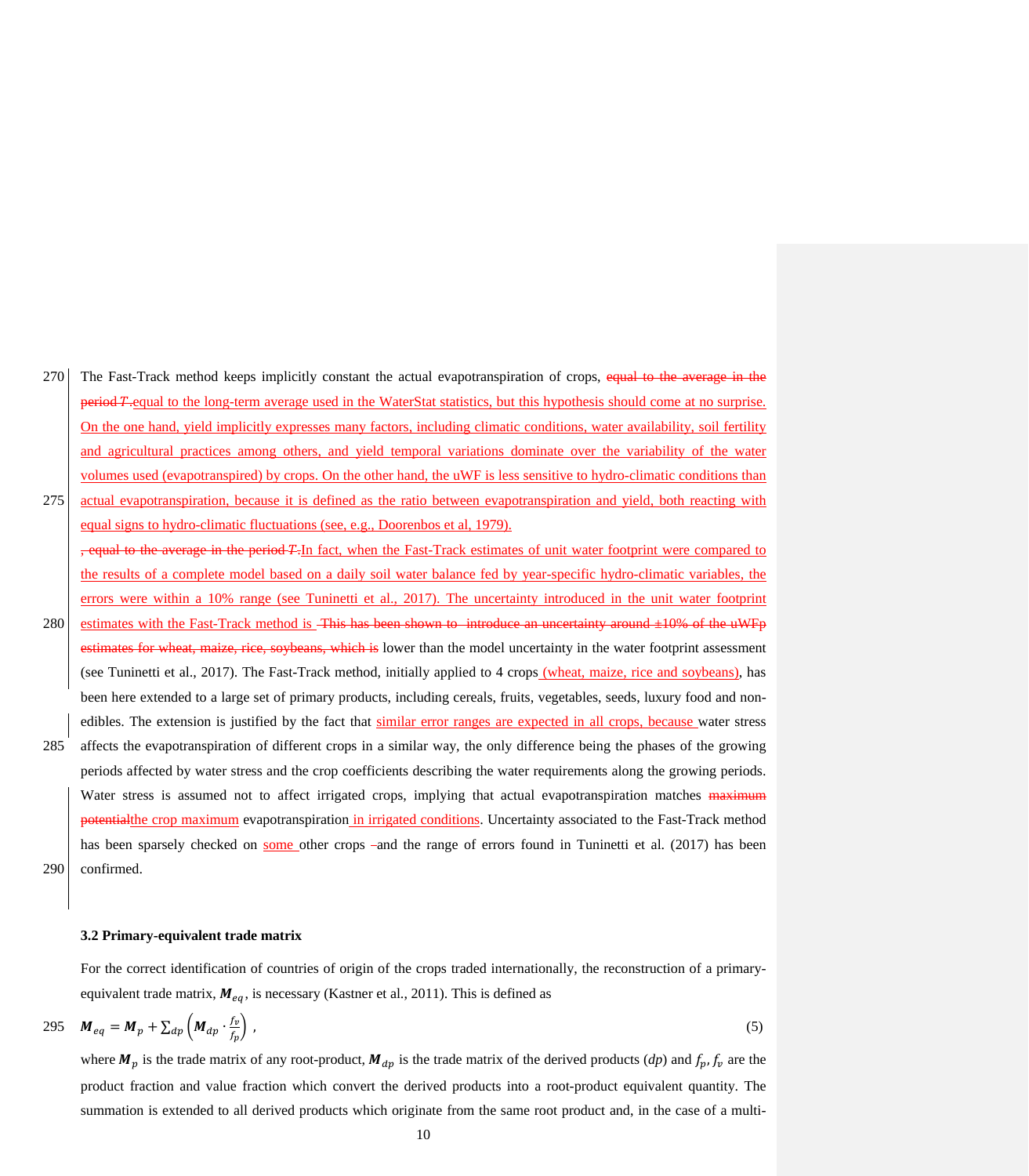step supply chain, Eq. (5) is applied iteratively until reaching a root product that is also a primary crop. The product 300 fraction,  $f_p$ , is defined as the weight of a derived product obtained from a ton of input product. For example, a ton of nuts with shells leads to  $f_p$  (<1) tons of shelled nuts. The value fraction,  $f_p$ , is the market value of the derived product divided by the aggregated market value of all derived products resulting from a ton of input product. For example, in a production process of wheat flour there are other economically valuable by-products (e.g., wheat germs to feed animals); hence, the value of wheat flour constitutes only a portion (i.e., the value fraction) of the total value generated 305 by the process. Product fractions and value fractions used in the CWASI database are time- and space- invariant and are taken from Mekonnen & Hoekstra (2010a, 2010b), as well as the root products and the full supply chains of the

#### **3.3 Supply-side unit water footprint of primary crops**

considered commodities.

The country supply of a primary crop results from the sum of local production and imports, where imports may occur 310 from producing or non-producing countries, the latter case testifying a re-export of goods produced elsewhere. Therefore, the unit water footprint of supply, uWFs, is proportionally contributed by local production and by trade, specifying the relative contribution of every country from which the goods originated from, considering re-exports and the goods processing of goods, if necessary. For each primary-equivalent crop and each year, we can define a column vector, *S*, containing the supply of all countries as rows. This vector is calculated as the sum of the production vector, *P*,

315 and of the imports obtained from the bilateral trade matrix  $M_{eq}$ , where  $M_{eq}(i,j)$  identifies the trade flow from *i* to *j* as

$$
S = P + M'_{eq} \cdot I \tag{6}
$$

where *I* is a column vector of ones (i.e., a summation vector) and  $M'_{eq}$  is the trade matrix transposed. Hence, the uWFs of a country depends both on the domestic uWFp (through *P*) and on the uWFp of the origin countries, where the product is produced.

- 320 In order to trace the actual origin of the country's supply, namely tracing its origin back to the country where it was produced, we adopt the approach proposed by Kastner et al. (2011). First, we define a matrix *R*, where each element  $R(i, j)$  is the quantity of supply in country *i* that is produced in country *j*. A first approximation of *R* can be based on reported flows only, and being equal to the sum of a diagonal matrix with elements of the  $P$  vector on the diagonal, i.e.  $diag(P)$ , and the transposed trade matrix,  $M'_{eq}$ .
- 325 However, this approximation misses the fact that exporting countries may obtain the exported products not only from local production, but also from import. To account for this fact, a matrix of export shares, *AX*, can be defined as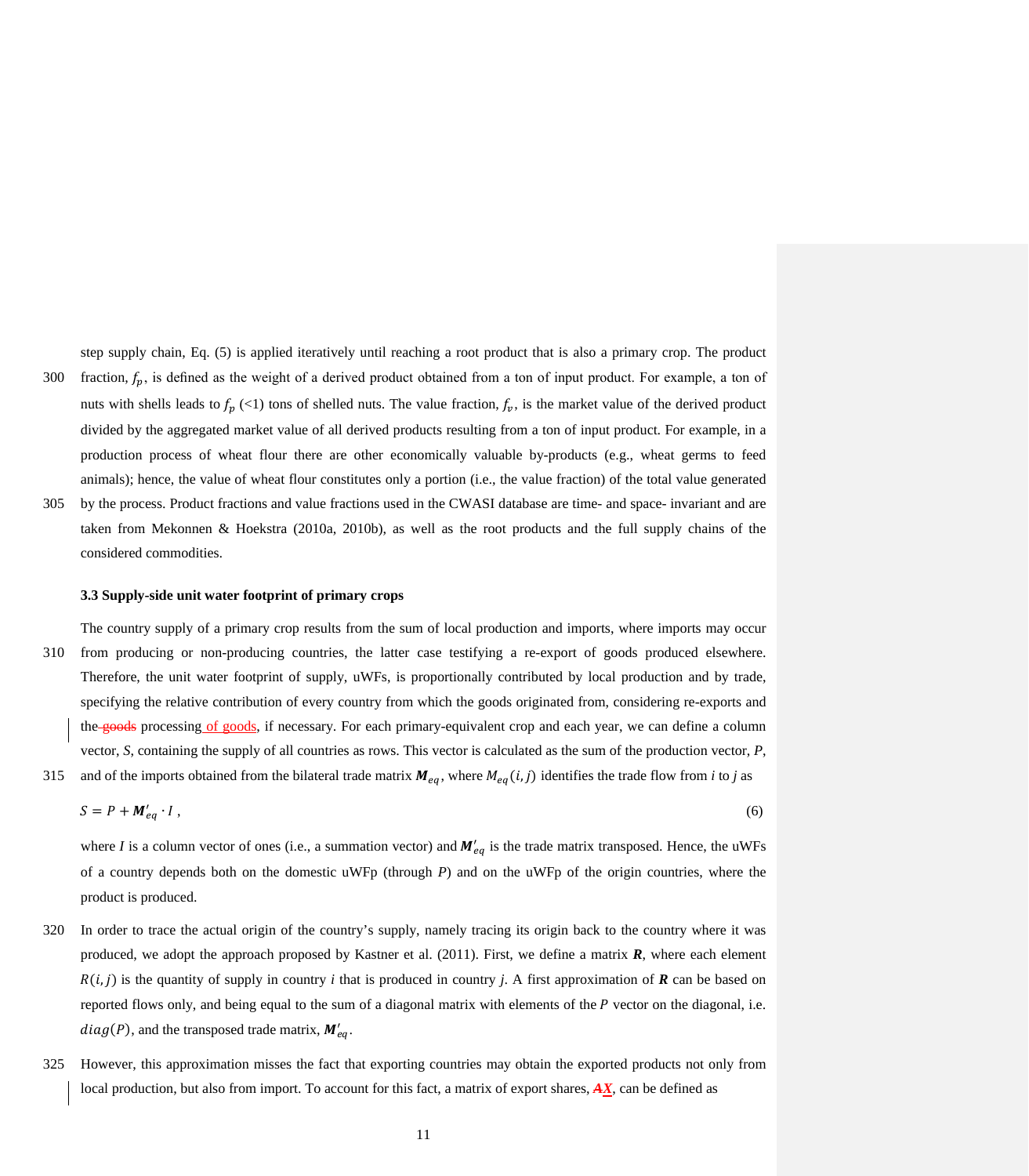$$
AX = M'_{eq} \cdot diag(S^{-1}), \qquad (7)
$$

where  $AX(i, j)$  is the share of country *j*'s supply that is exported to country *i*. The term  $diag(S^{-1})$  denotes a diagonal matrix made up by the reciprocal elements of *S*. In turn, the imported and re-exported products may partly originate

330 from local production and import, and so on, recursively. It has been shown by Miller and Blair (2009), that such procedure converges to

$$
R = (I - AX)^{-1} \cdot diag(P), \tag{8}
$$

where  $\boldsymbol{I}$  is the identity matrix. For further details and exemplification, see Kastner et al. (2011).

The **R** matrix identifies where the supply of each country originates from. Therefore, knowing the uWFp of the primary

335 crop in such countries, we can now define the unit water footprint of supply in country *c* and year *t* of the primary product  $p$ , i.e.  $uWFs_{c,p,t}$ , as

$$
uWFS_{c,p,t} = \sum_{j=1}^{255} uWFP_{j,p,t} \cdot \frac{R_{p,t}(j,c)}{S_{c,p,t}}.
$$
\n(9)

The evaluation of uWFs corresponds to a weighted average of the uWFp values, where the weights are the actual fractions of supply, *S*, traced back to their origins. Eq. (9) is valid for every primary crop *p* and year *t*, considering that 340 trade matrices, production vectors and uWFp values change from year to year. It is worth noticing that because the trade

matrices are available form 1986 only, the uWFs can be built from that year only.

# **3.4 Unit water footprint of processed crops in time**

Processed crops are based on the processing of root products, which are available as country's supply-. The timevarying unit water footprint thus depends on that of the root product and on the conversion factors, i.e. (Hoekstra, et al., 345 2011),

$$
uWF_{c,dp,t} = uWF_{c,p,t} \cdot \frac{f_p}{f_p},\tag{10}
$$

where  $uWF_{c,dp,t}$  is the unit water footprint of the processed crop (or derived product,  $dp$ ),  $uWF_{S_{c,p,t}}$  is the unit water footprint of supply of the root product,  $\frac{1}{2}$ , from which it derives (p), *c* and *t* are the country and year considered, respectively,  $f_p$  is the product fraction and  $f_p$  the value fraction of the processed crop. The method takes into account

350 the temporal variability associated to both the crop production, through the Fast-Track method applied to the primary crop, and the evolution of trade, through the Kastner's method applied to the crop supply; the method does not include water inputs for processing of goods. When supply chains are formed by multiple steps, for example in the case of bread, made with flour, made in turn with wheat, Eq. (10) is applied routinely at each step. Within the CWASI dataset, the longest supply chain is made of 4 steps, leading to final products such as refined sugar or chocolate.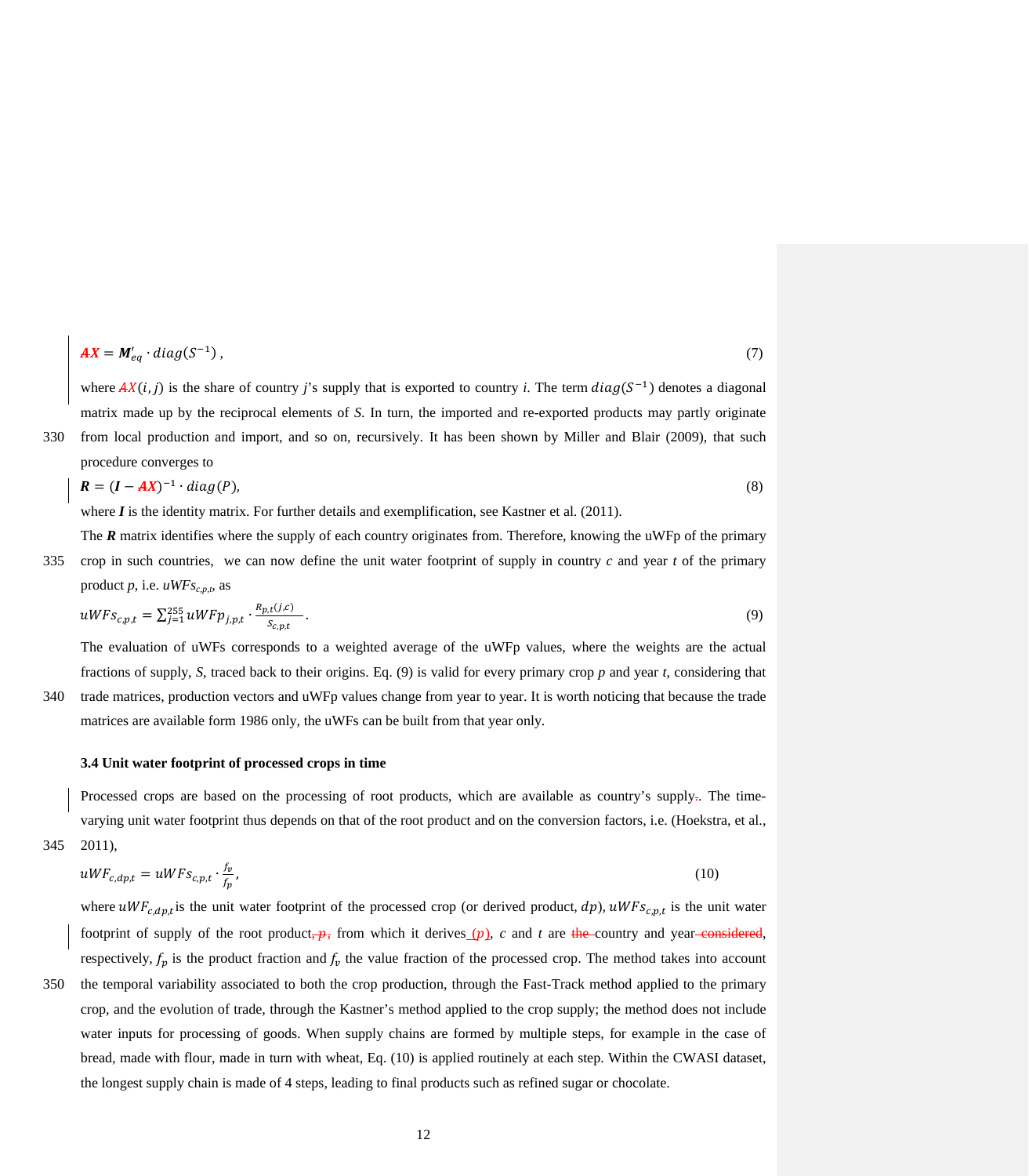- 355 Equation (10) describes the unit water footprint without differentiating between production and supply. This is because the absence of FAO data of production of most processed crops hinders the application of the Kastner's method (Sect. 3.3), thus an explicit accounting of countries of origin of trade, as in the case of primary crops. However, the trade of processed crops is implicitly taken into account in the procedure, thanks to the use of the primary-equivalent trade matrix (Eq. (5)) which serves to compute the uWFs of the primary crop.
- 360 For the very few derived products without indication of the root product (Mekonnen & Hoekstra, 2010a), an association is made which is based on logical considerations (such as "Figs dried" deriving from "Figs") or on similitudes of products. The "Sugar" products (Raw Sugar, Refined Sugar,...) were also missing the root-product, likely due to a lack of information.in that it can be either "Sugar Beet" or "Sugar Cane". For these products, we have traced back the root product to the main-product (beet or cane)most largely available as country supply (either "Sugar Beet" or "Sugar 365 Cane").

## **3.5 Unit water footprint of animal-based commodities**

Animal-based commodities are available from FAOSTAT as grouped in three categories: "Live animals", "Livestock primary", and "Livestock processed". Products of the first category are given in heads unit, which have been converted in tons according to FAO conversion factors (FAO, 2013). The missing conversion values for some countries (or animal

- 370 products) have been assigned with an average value by category or considering similar animals.Due to the lack of reliable data about country-specific animal diets and its temporal variability as well as the lack of detailed trade matrices of feed crops, we do not currently provide a time-dependent unit water footprint for the animal-based commodities. Nevertheless, we include these products in the present database adopting the country-specific values provided by WaterStat (Mekonnen & Hoekstra, 2010b) and without differentiating between production and supply (i.e.,  $uWFP =$
- $375$   $\mu WFs$ ). These values take into account the feed-animal-commodity global supply chain, considering locally-produced and imported feed (Mekonnen & Hoekstra, 2012) but are only available as time-averaged values over the period 1996- 2005. Here data are generically referred to year 2000 and are arranged consistently with the rest of the CWASI database.

#### **4 Virtual water trade and water footprint indicators**

## 380 **4.1 Water footprint and VWT data**

The water footprint of agricultural production in a country and year is obtained by multiplying the production data, expressed in metric tons, by the corresponding (commodity, country, year) unit water footprint, considering the unit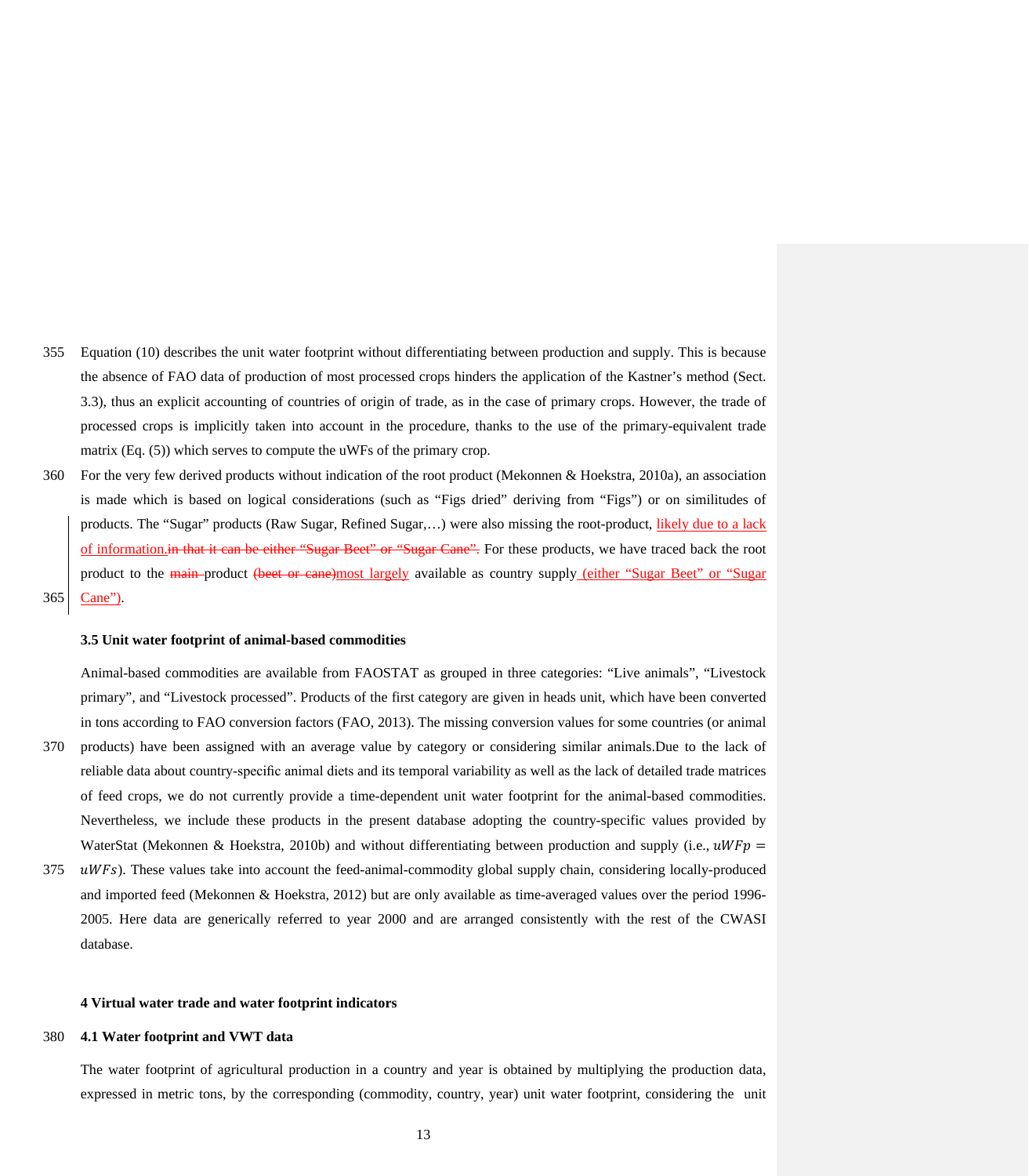water footprint of production,  $uW F p_{c,p,t}$ , in the case of primary crops. A problem arises when a country was not a producer in the 1996-2005 decade, thus it does not have an associated value in the WaterStat database. In such case, the 385 uWF in the closest producing country within a certain distance (10°) is taken; if no producing countries are found (e.g., in the case of remote islands, adverse climatic conditions, or small producing areas), then the global average weighted by production, is used for that country. In the case of countries having experienced political discontinuity, for example belonging to a larger country before years 1996-2005 considered in the WaterStat database (e.g., USSR), the reference

value of uWF required in Eq. (4) is computed as a production-weighted average of the values of countries belonging to

- 390 the union and available in WaterStat. This average value is then used to reconstruct the annual uWF from 1961 up to the year of the disaggregation. After converting the agricultural production into water volumes, the overall water footprint of production is obtained by summing across all commodities. Care must be used to avoid double-accounting of water footprints of primary and derived goods. For this reason, only primary products must be considered in aggregated production data. In particular, when dealing with animal-based commodities, one should avoid the inclusion of
- 395 livestock and their products as well as the inclusion of crops used to feed the livestock. Primary, or single-accounting, products to be included in the sum are indicated in the Supplementary Material, Table SI.1.

Computation of the supply-side unit water footprint of goods enables the fast computation of the water footprint associated to the consumption of commodities, under the hypothesis that consumption (and export) shares with the 400 country's supply the same mix of local and imported goods. The water footprint of consumption in a country and year can then be obtained by multiplying the consumed quantity of each good by the unit water footprint of supply,  $uWFS_{c,nt}$  (per commodity, country and year). then summing across all commodities. In this case, there is no doubleaccounting issues.

- 405 Finally, theThe virtual water trade is obtained by multiplying trade data, expressed in metric tons, by the unit water footprint of supply,  $uWFS_{c,p,t}$  of the exporting country. Thanks to the new definition of supply-side unit water footprint, this computation allows one to take into account the origin of goods, which are traced back to their origin places across the supply chain<del>, without being affected by re-export</del>. In the few cases of goods exported from countries not having an associated uWF (less than 1% of trade links over the whole period, mainly from minor countries or 410 remote islands), the global average uWF of supply is used, weighted by all countries' exports.
-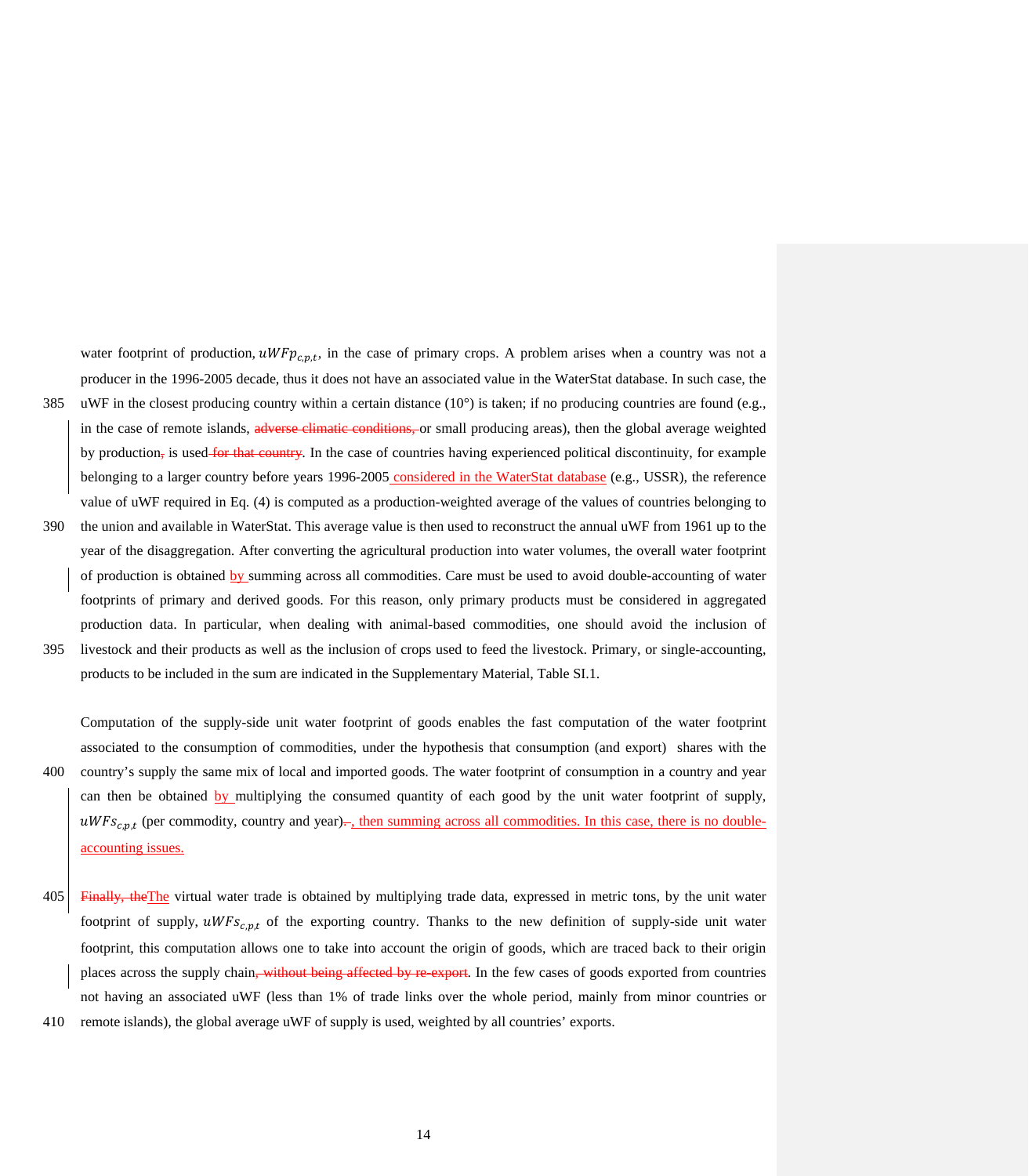## **4.2 The uWF index**

In the presentation of the results (Section 5), Results section, the (volumetric) water footprint and the virtual water trade are summed across different commodities and the overall trends are assessed in time. However, the unit water footprint of different commodities cannot be assessed as a whole, but only for one commodity at a time. To overcome such 415 problem, an appropriate index is constructed in analogy to some economic indices aggregating prices of different commodities, calculated with the Laspeyres approach, such as the Agriculture Producer-Price Index (in FAOSTAT) calculated with the Laspeyres approach. The index is built as the inverse ratio between the water footprintWF of production (in m<sup>3</sup>) of all **commoditiesitems** (*i*) in all countries (*c*) in year 2000 and the WF obtained with the same quantities (year 2000) but with uWF in year  $t$ , i.e.

$$
420 \quad I(t) = \frac{\sum_{i,c} \; uWF(i,c,t) \cdot P(i,c,2000)}{\sum_{i,c} \; uWF(i,c,2000) \cdot P(i,c,2000)} \cdot 100. \tag{11}
$$

In such way,  $I(t)$  expresses the variation of uWF across all agricultural commodities, weighted by the productions in year 2000,  $P(i, c, 2000)$ . A similar index as in Eq. (11) can also be built for trade using, e.g., the exports of each country in year 2000 as weights, thus leading to a uWF index for trade. In addition, indexes (for production or trade) referring to single categories of goods can be built by aggregating only the goods belonging to a given category.

## 425 **5 Results**

The importance of considering a time-dependent unit water footprint is highlighted in Figure 3, which shows the temporal trends of the global average uWF of production of some commodities. The global average is computed by weighting the uWFp of each country by the country production of such crop. The relevance of the temporal change is evident, ranging from 4000 to 1500 m<sup>3</sup>/ton over the whole considered period. It is worth noticing that the uWF od 430 production of other major crops are shown in Tuninetti et al. (2017).The values considered in WaterStat refer to the period  $T=1996-2005$ , highlighted by a grey shade in Figure 3. It is clear that the average value in such reference period is scarcely representative of the whole period considered in the present dataset. It is thus very important to consider the temporal variability of unit water footprint, especially in analyses spanning long periods or periods different than years

435

1996-2005.

The temporal variation of the uWF of production of crops is marked all over the world. If compared to the values averaged over the period 1996-2005 (as in the WaterStat database), the uWFp computed with the Fast-Track method at the beginning and at the end of the considered period are very different. Figure 4 shows the relative change of the uWFp of wheat in 1961 and 2016 with respect to the 1996-2005 average. The variation is quite uniform worldwide with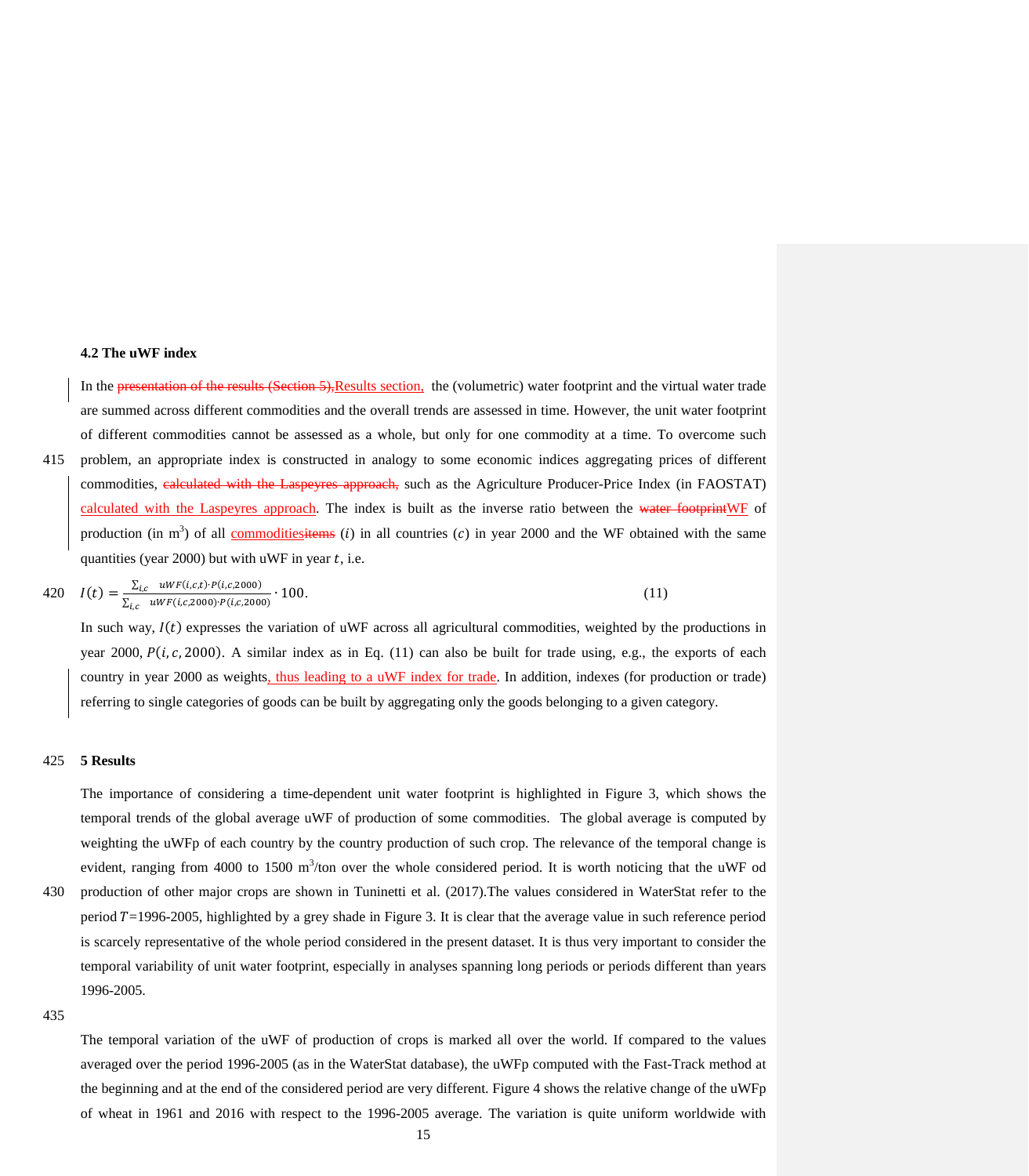440 improvements (decreases of uWF) in both periods which are consistent with the different duration of the two periods. Extreme variations have occurred in China (largest improvement from 1961) and in African countries, showing large improvements in time but also occasional worsening due to unstable socio-economic conditions. It should be noticed that few countries worldwide do not produce wheat or miss FAOSTAT or WaterStat data: in such cases, uWFp values from nearby countries or worldwide averages are used instead. Having a uWF, for any good, in all countries and years 445 is a need dictated by the chance that a non-producing country is an exporter (or re-exporter) of such good and thus

requiring a uWF for the conversion of the trade flow into virtual water.

A comparison between the uWF of production and supply of primary crops is very informative. Figure 5 highlights the absolute difference for wheat and soybean with red colours indicating countries where the uWFs is smaller than uWFp 450 and green colours for the contrary. The more intense is the red colour, the more efficient is the crop import in saving

global water resources because the imported crops are produced with lower uWF that the local uWF of production. This is the case for several African countries, some South-American ones and Thailand for wheat and several South-Asian countries for soybeans. On the contrary, the more intense is the green colour, and the more efficient the global production is, as compared to imports. The extreme case of non-producing (but importing) countries is highlighted by 455 bold contours. This is observed in several Far-East countries for wheat and by most African countries for soybeans.

Considering all commodities together, the analysis of temporal evolution requires the use of a uWF index (Eq. (11)). The index built weighting by agricultural production decreases monotonically in time (Figure 6, left), being at +50% in 1961 and -7% in 2016. The trend is less marked than in Figure 3 because all goods, and not only wheat, are being 460 considered in the index. The uWF index weighted with exports decreases even more starting with a +85% in 1961. The difference may be interpreted in two ways, the first being that in the past times, for a given good, the production in exporting countries was more efficient than in the other (producing but not exporting) countries. The second interpretation focuses on a given country and highlights changes in the relative composition of export, with increasing shares of water-efficient goods at the expenses of water-inefficient ones. It is worth noticing that the uWF index is built

- 465 with all commodities, including those not having a uWF varying in time (e.g., animal-based products, as made explicit in Figure 6, right): considering such contribution, the index temporal variation would be even more marked. The uWF indexes by category, shown in Figure 6 (right), allows one to find similarities and differences. In time, traded fruits and vegetables have improved their uWF more than global production, with large discrepancies in the past between tradeweighted and production-weighted indexes. Traded cereals, especially in the past, where produced with high efficiency,
- 470 while in more recent years the average uWF of traded cereals became larger than that of the global cereal production. This fact may be due to the increased participation in the international trade of developing countries (Carr el at., 2013),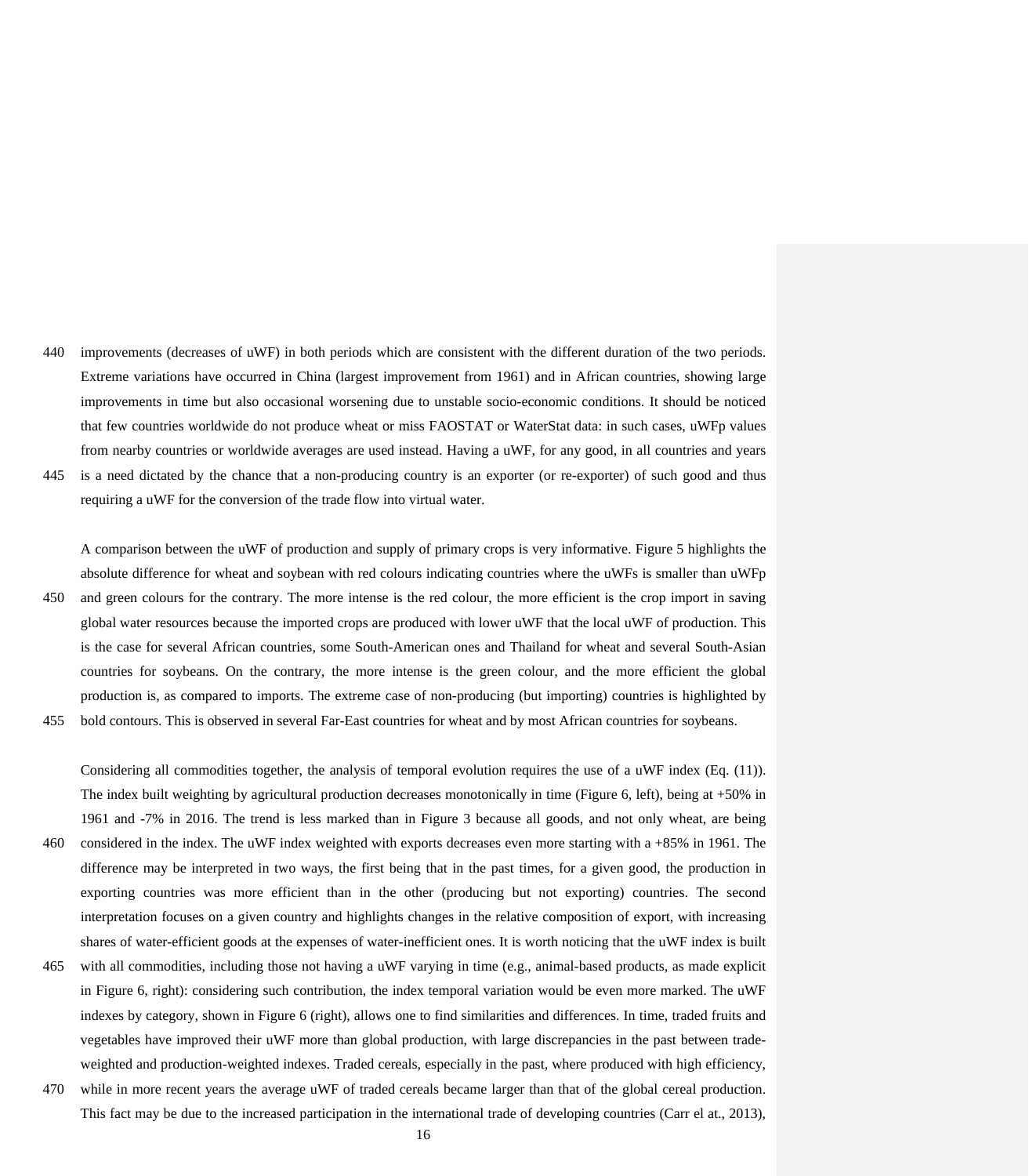countries producing cereals with lower efficiency than major exporters (eg., the USA). Seeds/oils and luxury food had intermediate periods where trade was on average more efficient than global production, while non-edible goods are currently traded with low efficiency, i.e. the trade-weighted uWF index is larger than the production-weighted one.

475

The time-varying uWF in the CWASI database is used to assess the temporal evolution of virtual water trade across the years, considering the contribution of different categories of goods. Figure 7 updates previous versions published in the literature (e.g., Konar el at., 2011; Carr el at., 2013; Tuninetti et al., 2017) by either introducing the temporal variability of the uWF of crop-based goods, expanding the number of considered crops and/or extending the temporal range 480 considered. Total VWT has increased from 750 to 2400 km<sup>3</sup>/y in the considered period (about 1000 km<sup>3</sup>/y in 1986). Major categories are cereals, luxury food, seeds/oils and vegetables, with the relative contribution of cereals, which was very large in the 60ies, being outperformed by the other categories in the most recent years. VW volumes associated to cereals has doubled in the considered period, while volumes associated to vegetables has grown 9-fold. The growth of animal-based products is remarkable, but it should be specified that it only reflects the increased trade quantity without

485 considering the temporal variability of uWF.

countries of origin of traded goods.

## **6 Conclusions**

The globalization of water resources through the international trade of food and agricultural goods is a remarkable global environmental change of our times, and the scientific community is devoting great effort to study it. The quantification of the volumes of water involved in the production and trade of agricultural goods is a key tool to 490 investigate the water-food-trade nexus issues. This study presents an open-source database specifically developed for this purpose. The main outcome of this study is the time-varying unit water footprint in the years 1961-2016 and the virtual water trade matrices for the years 1986-2016 of hundreds of commodities form the food and agricultural sector. The water footprint of production per commodity are also available annually in the period 1961-2016. The current database includes a total of 26.8 million data, half of them being elements of the trade matrices. Figure 8 shows the 495 number of shared data per variable and per year.

The introduction of a supply-side estimate of the unit water footprint brings much more detail in the water footprint accounting. This is a new concept and it is a key tool in the expedite accounting of the virtual water trade and also of the water footprint of consumption. It also enables the overcome of previous problems related to the non-consideration of 500 re-export and it also enables a more accurate assessment of virtual water trade, with the correct identification of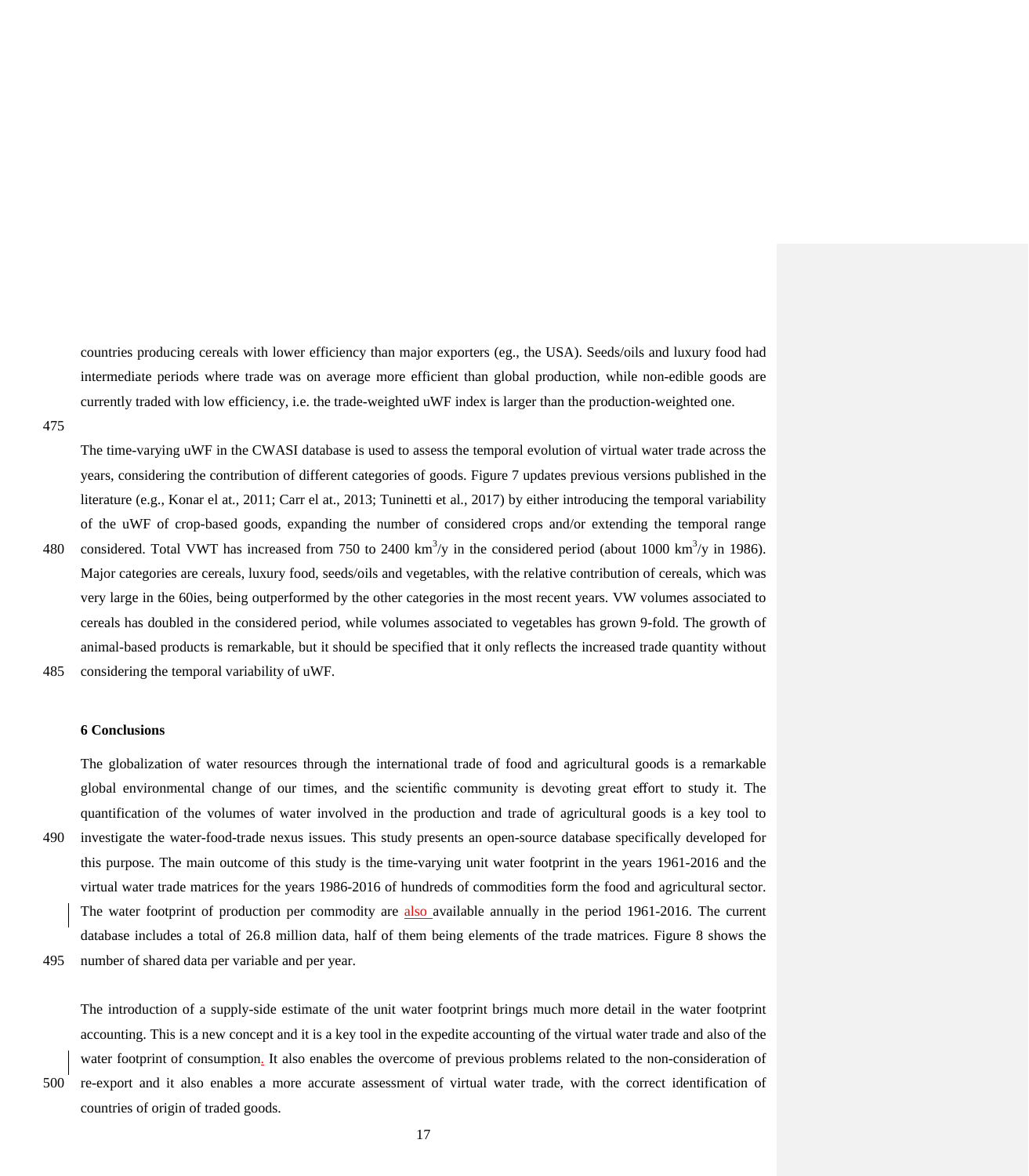The time-varying unit water footprints of crops and crop-based commodities are estimated with a simplified but robust method, affected by a known range of uncertainty. Single-year data should be used with care and be put in a temporal perspective or in a multi-year average, in order to minimize the error and to avoid misinterpretations of year-specific 505 results. is still characterized by a shortcoming that can be improved in future assessments. This concerns with

At present, the uWF of animal-based commodities, which is kept constant in time. This limitation can be overcome when reliable data on the country-specific feed composition and diet of each animal type will be available along the considered time period. Despite this shortcoming, the overall open-source database presented in this work aims to help the scientific community and policy makers to quantify and investigate the complex linkages between the global food

- 510 system and water resource issues. Potential applications of the CWASI dataset range from supporting national-scale policies of water management as well as agricultural policies oriented to the optimization of water use or, ultimately, to provide indications for price formation or for trade agreements based on the efficient and sustainable use of water resources worldwide. The CWASI database is shared through the Zenodo online open-access repository (Tamea et al., 2020) and it is planned to be improved and updated in the future, capitalizing contributions from the overall scientific
- 515 community.

## **Data availability**

Data are available on the Zenodo repository at doi.org/10.5281/zenodo.3987468 (Tamea et al., 2020).

## **Author contribution**

ST, MT and IS analysed the data, developed the codes, and organized the dataset. All authors designed the methods and 520 FL supervised the work, ST prepared the manuscript with contributions from all co-authors.

## **Competing interests**

The authors declare not to have competing interests.

#### **Acknowledgments**

525 The authors acknowledge funding support provided by the European Research Council (ERC) through the project "Coping with water scarcity in a globalized world" (ERC-2014 CoG, project 647473). Information about project, data and results may be found at the web site https://watertofood.org/data. Giuseppe Zaccaria is also acknowledged for early contributions on the data collection and organization. The authors declare to have no conflict of interests.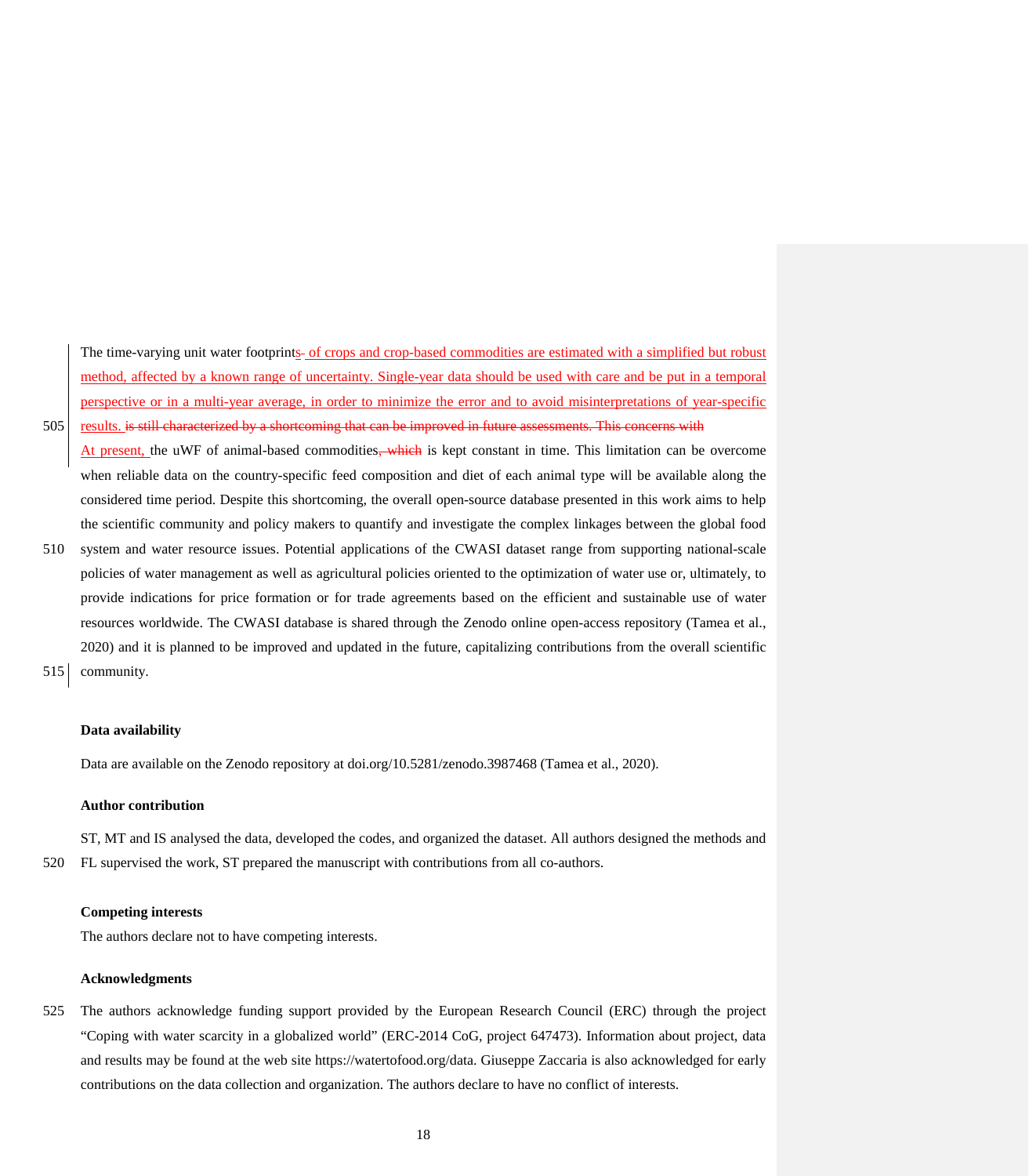# 530 **References**

|     | Allan, J.: Virtual water: A strategic resource - Global solutions to regional deficits, Ground Water, 36 (4), 545-546,<br>1998.                    |                                                        |
|-----|----------------------------------------------------------------------------------------------------------------------------------------------------|--------------------------------------------------------|
|     | Carr, J. A., D'Odorico, P., Laio, F. and Ridolfi L.: Recent history and geography of virtual water trade, PLoS ONE, 8,                             |                                                        |
|     | 2, e55825, doi: 10.1371/journal.pone.0055825, 2013.                                                                                                |                                                        |
| 535 | Dalin, C., Konar, M., Hanasaki, N., Rinaldo, A., and Rodriguez-Iturbe, I.: Evolution of the global virtual water trade                             |                                                        |
|     | network, Proc. Natl. Acad. Sci. USA, 109(16), 5989-5994, doi: 10.1073/pnas.1203176109, 2012.                                                       |                                                        |
|     | Dietzenbacher, E., Ignacio Cazcarro, I., Arto, I.: Towards a more effective climate policy on international trade, Nature                          |                                                        |
|     | Comm. 11, 1130, doi: 10.1038/s41467-020-14837-5, 2020.                                                                                             |                                                        |
|     | D'Odorico, P., Carr, J., Dalin, C., Dell'Angelo, J., Konar, M., Laio, F., Ridolfi, L., Rosa, L., Suweis, S., Tamea, S.,                            |                                                        |
| 540 | Tuninetti, M.: Global virtual water trade and the hydrological cycle: patterns, drivers, and socio-environmental                                   |                                                        |
|     | impacts, Environ. Res. Lett., 14, 5, 053001, doi: 10.1088/1748-9326/ab05f4, 2019.                                                                  |                                                        |
|     | Doorenbos, J., Kassam, A., Bentvelsen, C., Yield response to water, FAO Irrigation and Drainage Paper, Food and<br>Agriculture Organization, 1979, | Formattato: Rientro: Sinistro: 0 cm,<br>Sporgente 1 cm |
|     | Duarte, R., Yang, H.: Input-Output and Water: Introduction to the Special Issue, Econ. Syst. Res., 23, 341-351. doi:                               | Formattato: Inglese (Stati Uniti)                      |
| 545 | 10.1080/09535314.2011.638277, 2011                                                                                                                 |                                                        |
|     |                                                                                                                                                    |                                                        |
|     | FAO: Technical Conversion Factors for Agricultural Commodities, Food and Agricultural Organization. Available                                      |                                                        |
|     | online at: www.fao.org/fileadmin/templates/ess/documents/methodology/tcf.pdf, 2013.                                                                |                                                        |
|     | FAOSTAT: Online database of the Food and Agriculture Organization. Available online<br>at:                                                         |                                                        |
|     | http://www.fao.org/faostat/en/#home. Accessed on 12-16/07/2018, 2018.                                                                              |                                                        |
| 550 | Feng, K., Chapagain, A., Suh, S., Pfister, S., Hubacek, K: comparison of bottom-up and top-down approaches to                                      |                                                        |
|     | calculating the water footprint of nations, Econ Syst Res, 23, 4, 371-385, doi: 10.1080/09535314.2011.638276,                                      |                                                        |
|     | 2011.                                                                                                                                              |                                                        |
|     | Gehlhar, M.: Reconciling bilateral trade data for use in GTAP, GTAP Technical paper, n.10, 1996.                                                   |                                                        |
|     | Geschke, A., Hadjikakou, M.: Virtual laboratories and MRIO analysis - an introduction, Econ. Syst. Res., 29, 2, 143-                               |                                                        |
| 555 | 157, doi: 10.1080/09535314.2017.1318828, 2017.                                                                                                     |                                                        |
|     | Hoekstra, A.: Water footprint assessment: evolvement of a new research field, Water Resour. Manage., 31, 3061-3081,                                |                                                        |
|     | doi: 10.1007/s11269-017-1618-5, 2017.                                                                                                              |                                                        |
|     | Hoekstra, A., Chapagain, A., Aldaya, M, and Mekonnen, M.: The Water Footprint Assessment Manual: Setting the                                       |                                                        |
|     | Global Standard, Earthscan, London, 2011.                                                                                                          |                                                        |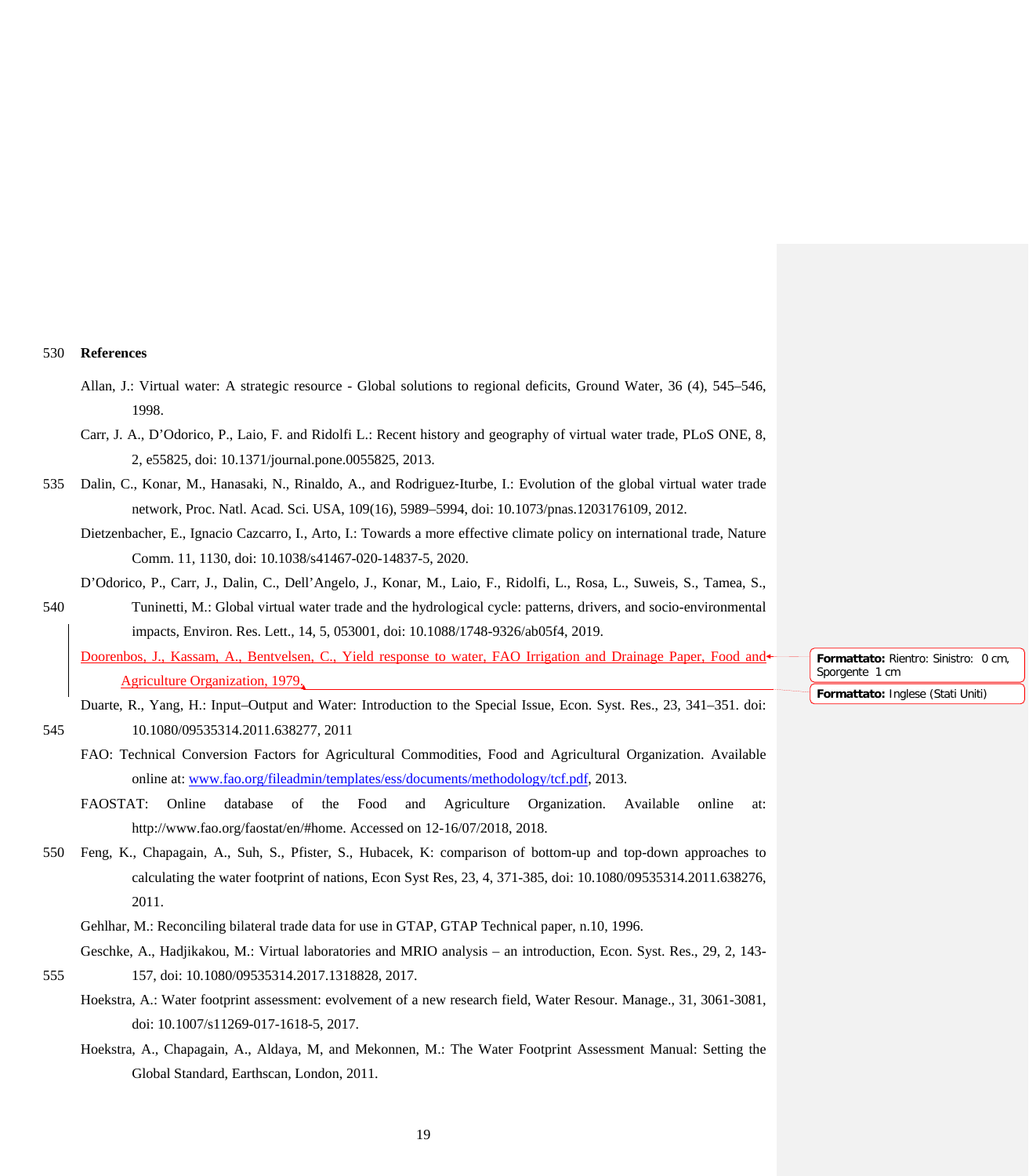- 560 Hoekstra, A., Chapagain, A. K.: Globalization of water: Sharing the planet's freshwater resources. Oxford, UK: Blackwell Publishing, 2008.
	- Hoekstra, A., Chapagain, A.: Water footprint of nations: Water use by people as a function of their consumption pattern, Water Resour. Manage., 21 (1), 35-48, doi: 10.1007/s11269-006-9039-x, 2007.
	- Hubacek, K., Feng, K.: Comparing apples and oranges: Some confusion about using and interpreting physical trade

565 matrices versus multi-regional input–output analysis, Land Use Policy, 50, 194-201, doi: 10.1016/j.landusepol.2015.09.022,, 2016.

- ISO (2014), 14046 Environmental management Water footprint, International Organization for Standardization, Geneva, Switzerland.
- Kastner, T., Kastner, M., Nonhebel, S.: Tracing distant environmental impacts of agricultural products from a consumer 570 perspective, Ecol. Econ., 70 (6), 1032-1040, doi: 10.1016/j.ecolecon.2011.01.012, 2011.
	- Konar, M., Dalin, C., Suweis, S., Hanasaki, N., Rinaldo, A., and Rodriguez‐Iturbe, I.: Water for food: The global virtual water trade network, Water Resour. Res., 47, W05520, doi: 10.1029/2010WR010307, 2011.
		- Lenzen, M., Moran, D., Kanemoto, K., Geschke, A.: Building EORA: a multi-region Input–Output database at high country and sector resolution, Econ Syst Res, 25, doi: 10.1080/09535314.2013.769938, 2013.
- 575 Mekonnen, M., and Hoekstra, A.: The green, blue and grey water footprint of crops and derived crop products, Value of Water Research Report Series, n. 47, UNESCO-IHE Delft, the Netherlands, 2010a.
	- Mekonnen, M., and Hoekstra, A.: The green, blue and grey water footprint of farm animals and animal products, Value of Water Research Report Series, n.48, UNESCO-IHE Delft, the Netherlands, 2010b.
- Mekonnen, M., and Hoekstra, A.: A global assessment of the water footprint of farm animal products, Ecosystems, 15, 580 401–415, doi: 10.1007/s10021-011-9517-8, 2012.
	- Miller, R. E., and Blair, P. D.: Input-Output Analysis: Foundations and Extensions, Cambridge University Press, 2009.
	- Pfister, S., Bayer, P., Koehler, A., and Hellweg, S.: Environmental impacts of water use in global crop production: hotspots and trade-offs with land use, Environ. Sci. Technol., 45, 5761-5768, doi: 10.1021/es1041755, 2011.
- Pfister, S. and Bayer, P.: Monthly water stress: spatially and temporally explicit consumptive water footprint of global 585 crop production, J. Clean. Prod., 73, 52-62, doi: 10.1016/j.jclepro.2013.11.031, 2014.
	- Pfister, S., Vionnet, S., Levova, T., Humbert, S.: Ecoinvent 3: assessing water use in LCA and facilitating water footprinting, Int. J. Life Cycle Assess., 21, 1349–1360, doi: 10.1007/s11367-015-0937-0, 2016.
- Stadler, K., Wood, R., Bulavskaya, T., Södersten, C. J., Simas, M., Schmidt, S., ... and Giljum, S.: EXIOBASE 3: Developing a time series of detailed environmentally extended multi-regional input-output tables, Journal of 590 Industrial Ecology, 22(3), 502-515, doi: 10.1111/jiec.12715, 2018.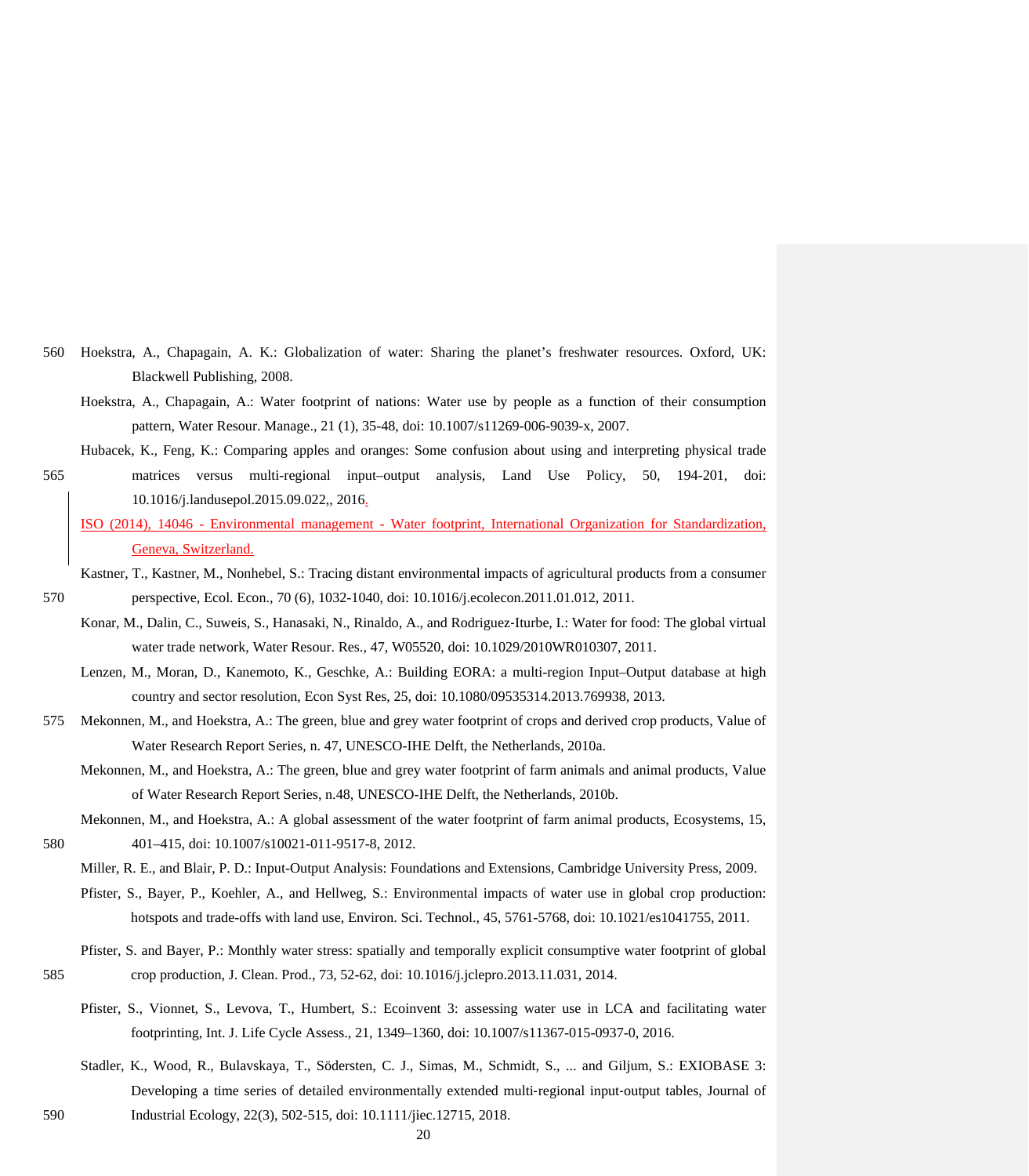- SEI: A vision for Trase: 2016-2020, A report on TRASE (Transparency for Sustainable Economies), Stockholm Environment Institute and Global Canopy Programme. Available online a[t https://trase.earth/,](https://trase.earth/) 2019.
- Tamea, S., Soligno, I., Tuninetti, M., and Laio, F.: CWASI database of virtual water trade and consumptive water footprint of agricultural products. Zenodo repository. Dataset accessed on 10/08/2020 at 595 http://dx.doi.org/10.5281/zenodo.3987468, 2020.
	- Tukker, A., Dietzenbacher, E.: Global Multiregional Input-Output frameworks: an introduction and outlook, Economic Systems Research, 25, 1, 1–19, doi: 10.1080/09535314.2012.761179, 2013.
	- Tuninetti, M., Tamea, S., D'Odorico, P., Laio, F., and Ridolfi, L.: Global sensitivity of high‐resolution estimates of crop water footprint, Water Resour. Res., 51 (10), 8257-8272, doi: 10.1002/2015WR017148, 2015.
- 600 Tuninetti, M., Tamea, S., Laio, F., and Ridolfi, L.: A Fast Track approach to deal with the temporal dimension of crop water footprint, Environ. Res. Lett., 12 (7), 074010, doi: 10.1088/1748-9326/aa6b09, 2017.

# **Figures**

605



**Figure 1: Commodities considered in the analysis, split into 9 categories: number of commoditiesitems in the trade and production dataset. Icons from Flaticon.com.**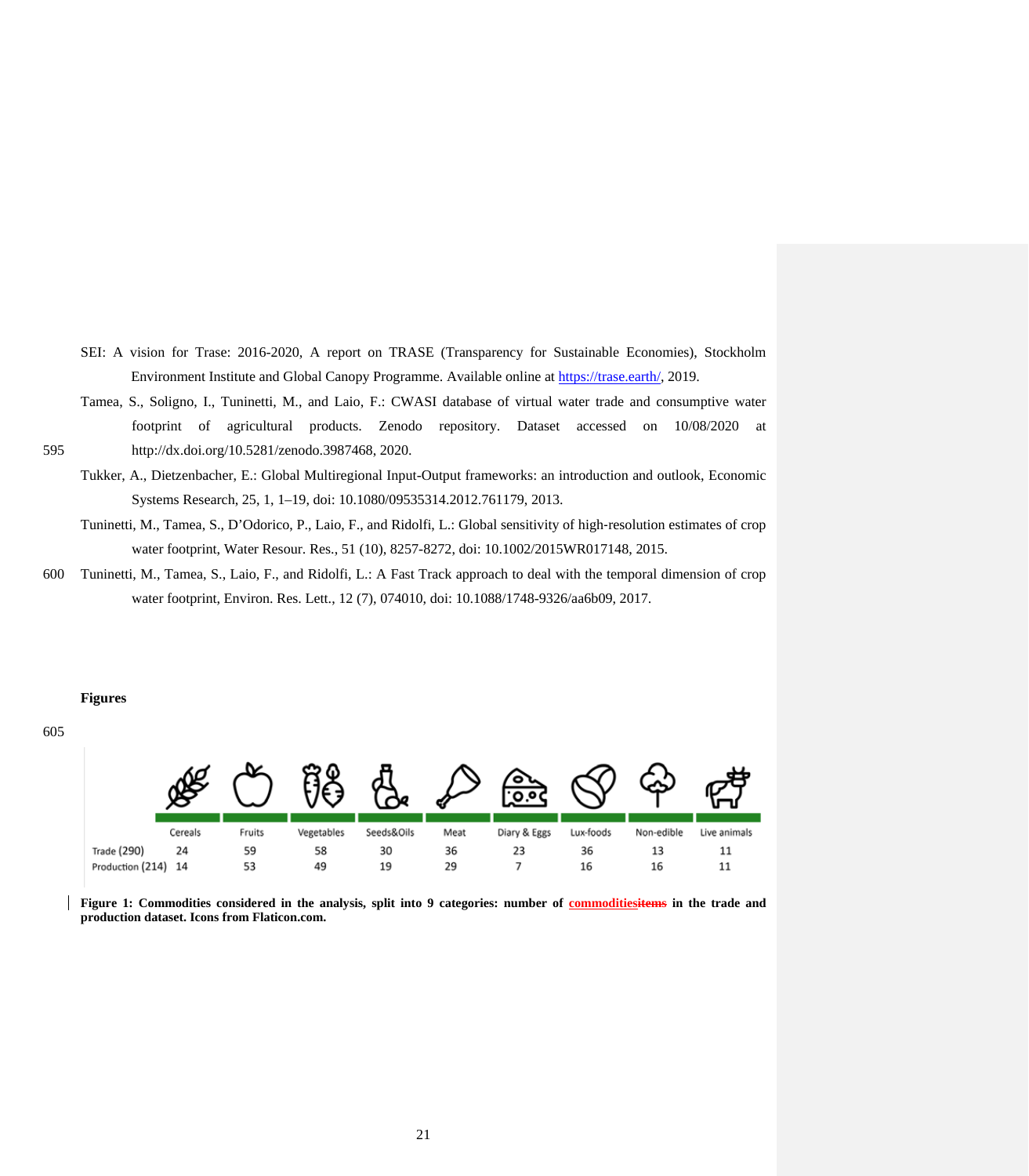

610

**Figure 2: Number of single and double records per reporting country (including all partners, all items and all years). Right axis indicates the country-specific Reliability Index averaged over all items in 3 separate years.**



**Figure 3: Production-weighted global uWFs along the period 1961-2016 for wheat, beans, oranges and cotton.**

615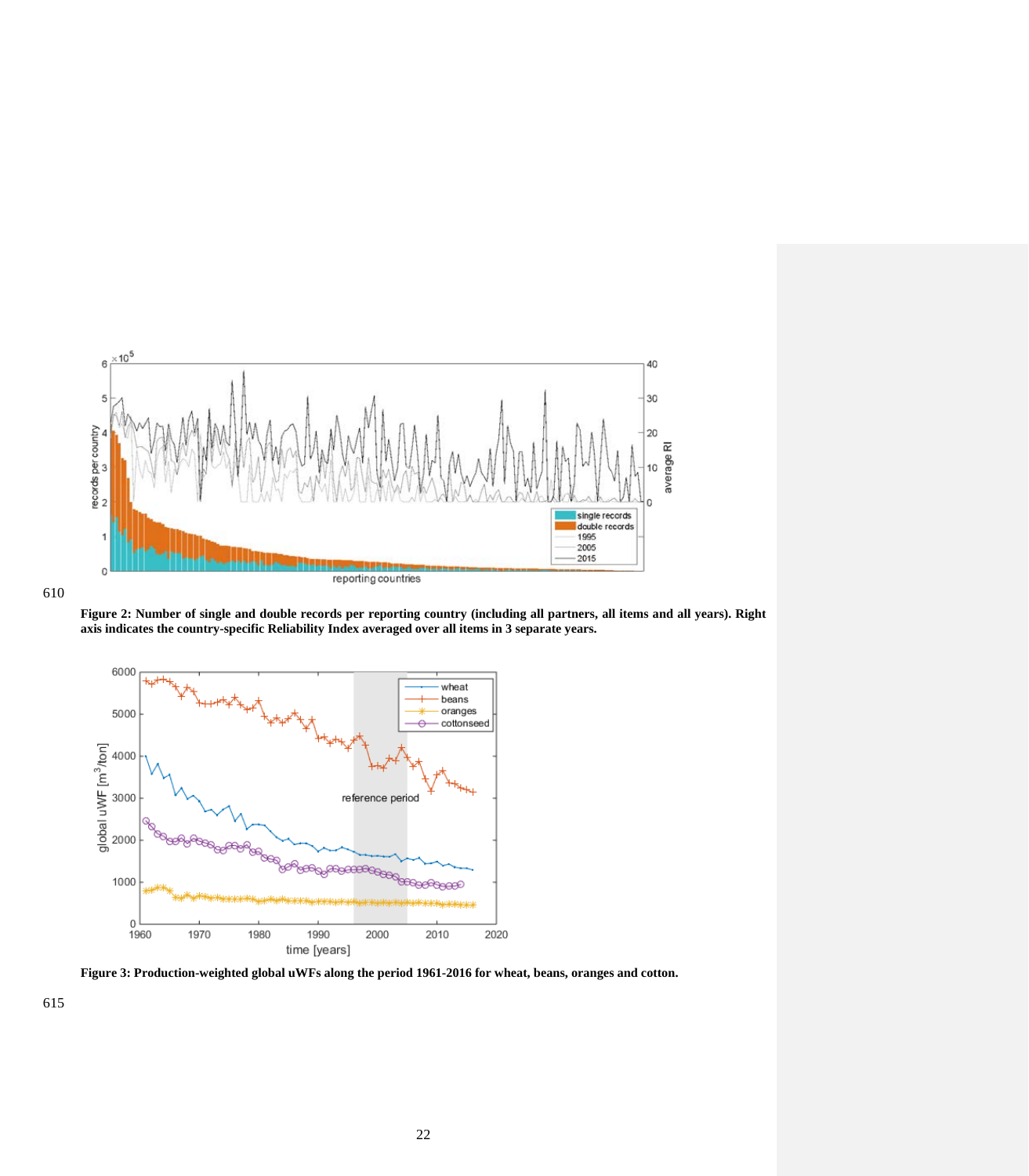

**Figure 4: Relative change (in m3/ton) in the uWFp of wheat in 1961 (left) and 2016 (right) with respect to the average in 1996-2005, using identical color ranges: red/blue colors identify higher/lower values and color intensity scales with change values. (Maps created with Matlab® R14 software, Mapping Toolbox v.2.0.3).**



**Figure 5: Percentage difference between the uWF of production and supply of wheat (a) and soybean (b) in year 2016, calculated as the difference between uWFs and uWFp, normalized by uWFs. Bold green countries do not produce the crop; hence they only have a supply-side uWF. (Maps created with Microsoft Power Map for Excel, © Microsoft).**

620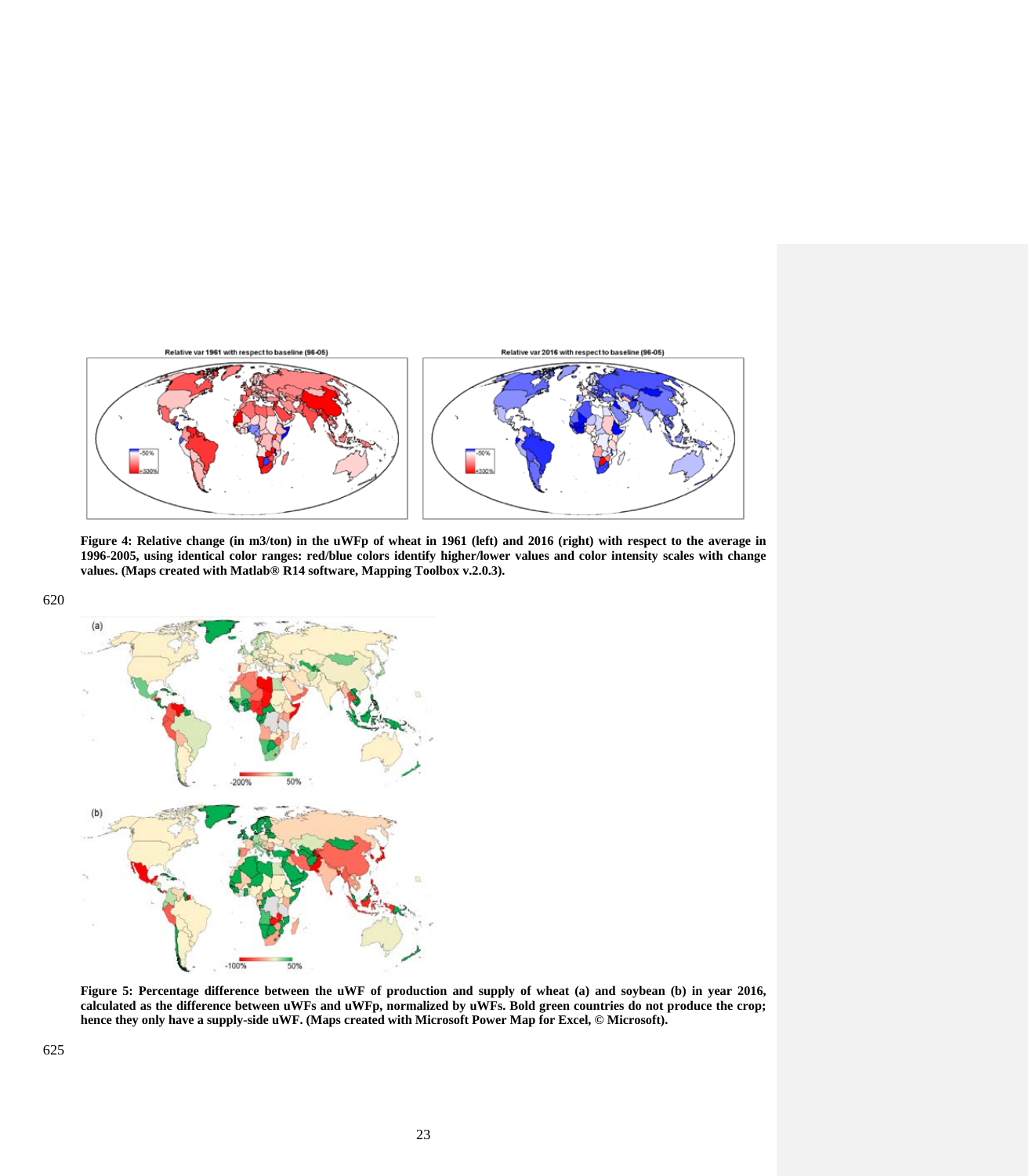

**Figure 6: Temporal variability of uWF indexes weighted with agricultural production (solid) and export (with dots) in year 2000, aggregated across all goods (left), and (right) split into the 9 categories of goods.** 



630 **Figure 7: Global virtual water trade (as derived from export data) from 1961 to 2016 considering the 9 categories of goods from Figure 2.**